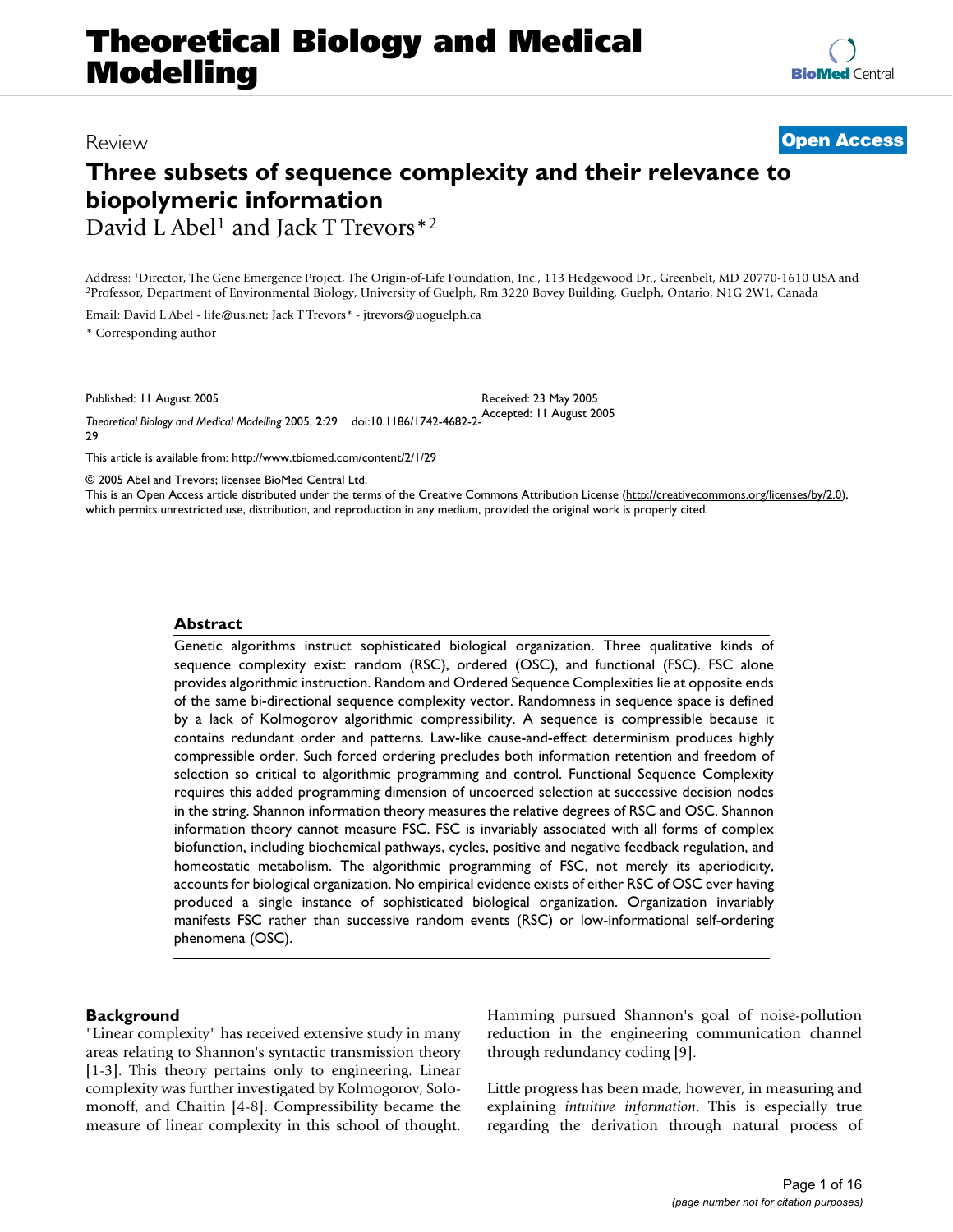semantic instruction. The purely syntactic approaches to sequence complexity of Shannon, Kolmogorov, and Hamming have little or no relevance to "meaning." Shannon acknowledged this in the 3rd paragraph of his first famous paper right from the beginning of his research [2]. The inadequacy of more recent attempts to define and measure functional complexity [10-45] will be addressed in a separate manuscript.

Nucleic acid instructions reside in linear, digital, resortable, and unidirectionally read sequences [46-49]. Replication is sufficiently mutable for evolution, yet conserved, competent, and repairable for heritability [50]. An exception to the unidirectionality of reading is that DNA can occasionally be read from both directions simultaneously. For example, the circular bacterial chromosome can be replicated in both directions at the same time [51] But the basic principle of unidirectionality of the linear digital flow of information nonetheless remains intact.

In life-origin science, attention usually focuses on a theorized pre-RNA World [52-55]. RNA chemistry is extremely challenging in a prebiotic context. Ribonucleotides are difficult to activate (charge). And even oligoribonucleotides are extremely hard to form, especially without templating. The maximum length of such single strands in solution is usually only eight to ten monomers (mers). As a result, many investigators suspect that some chemical RNA analog must have existed [56,57]. For our purposes here of discussing linear sequence complexity, let us assume adequate availability of all four ribonucleotides in a pre-RNA prebiotic molecular evolutionary environment. Any one of the four ribonucleotides could be polymerized next in solution onto a forming single-stranded polyribonucleotide. Let us also ignore in our model for the moment that the maximum achievable length of aqueous polyribonucleotides seems to be no more than eight to ten monomers (mers). Physicochemical dynamics do not determine *the particular sequencing* of these singlestranded, untemplated polymers of RNA. The selection of the initial "sense" sequence is largely free of natural law influences and constraints. *Sequencing is dynamically inert* [58]. Even when activated analogs of ribonucleotide monomers are used in eutectic ice, incorporation of both purine and pyrimidine bases proceed at comparable rates and yields [59]. Monnard's paper provides additional evidence that *the sequencing* of untemplated single-stranded RNA polymerization in solution is dynamically inert – that the sequencing is not determined or ordered by physicochemical forces. Sequencing would be statistically unweighted given a highly theoretical "soup" environment characterized by 1) equal availability of all four bases, and 2) the absence of complementary base-pairing and templating (e.g., adsorption onto montmorillonite).

Initial sequencing of single-stranded RNA-like analogs is crucial to most life-origin models. Particular sequencing leads not only to a theorized self- or mutually-replicative primary structure, but to catalytic capability of that same or very closely-related sequence. One of the biggest problems for the pre-RNA World model is finding sequences that can *simultaneously* self-replicate and catalyze needed metabolic functions. For even the simplest protometabolic function to arise, large numbers of such self-replicative and metabolically contributive oligoribonucleotides would have to arise at the same place at the same time.

Little empirical evidence exists to contradict the contention that untemplated *sequencing* is dynamically inert (physically arbitrary). We are accustomed to thinking in terms of base-pairing complementarity determining sequencing. It is only in researching the pre-RNA world that the problem of single-stranded metabolically functional sequencing of ribonucleotides (or their analogs) becomes acute. And of course highly-ordered templated sequencing of RNA strands on natural surfaces such as clay offers no explanation for biofunctional sequencing. The question is never answered, "From what source did the *template* derive its functional information?" In fact, no empirical evidence has been presented of a naturally occurring inorganic template that contains anything more than combinatorial uncertainty. No bridge has been established between combinatorial uncertainty and utility of any kind.

It is difficult to polymerize even activated ribonucleotides without templating. Eight to ten mers is still the maximum oligoribonucleotide length achievable in solution. When we appeal to templating as a means of determining sequencing, such as adsorption onto montmorillonite, physicochemical determinism yields highly ordered sequencing (e.g., polyadenines) [60]. Such highlyordered, low-uncertainty sequences retain almost no prescriptive information. Empirical and rational evidence is lacking of physics or chemistry determining semantic/ semiotic/biomessenger functional sequencing.

Increased frequencies of certain ribonucleotides, CG for example, are seen in *post-textual* reference sequences. This is like citing an increased frequency of "qu" in post-textual English language. The only reason "q" and "u" have a higher frequency of association in English is because of arbitrarily chosen rules, not laws, of the English language. Apart from linguistic rules, all twenty-six English letters are equally available for selection at any sequential decision node. But we are attempting to model a purely pretextual, combinatorial, chemical-dynamic *theoretical* primordial soup. No evidence exists that such a soup ever existed. But assuming that all four ribonucleotides might have been equally available in such a soup, no such "qu"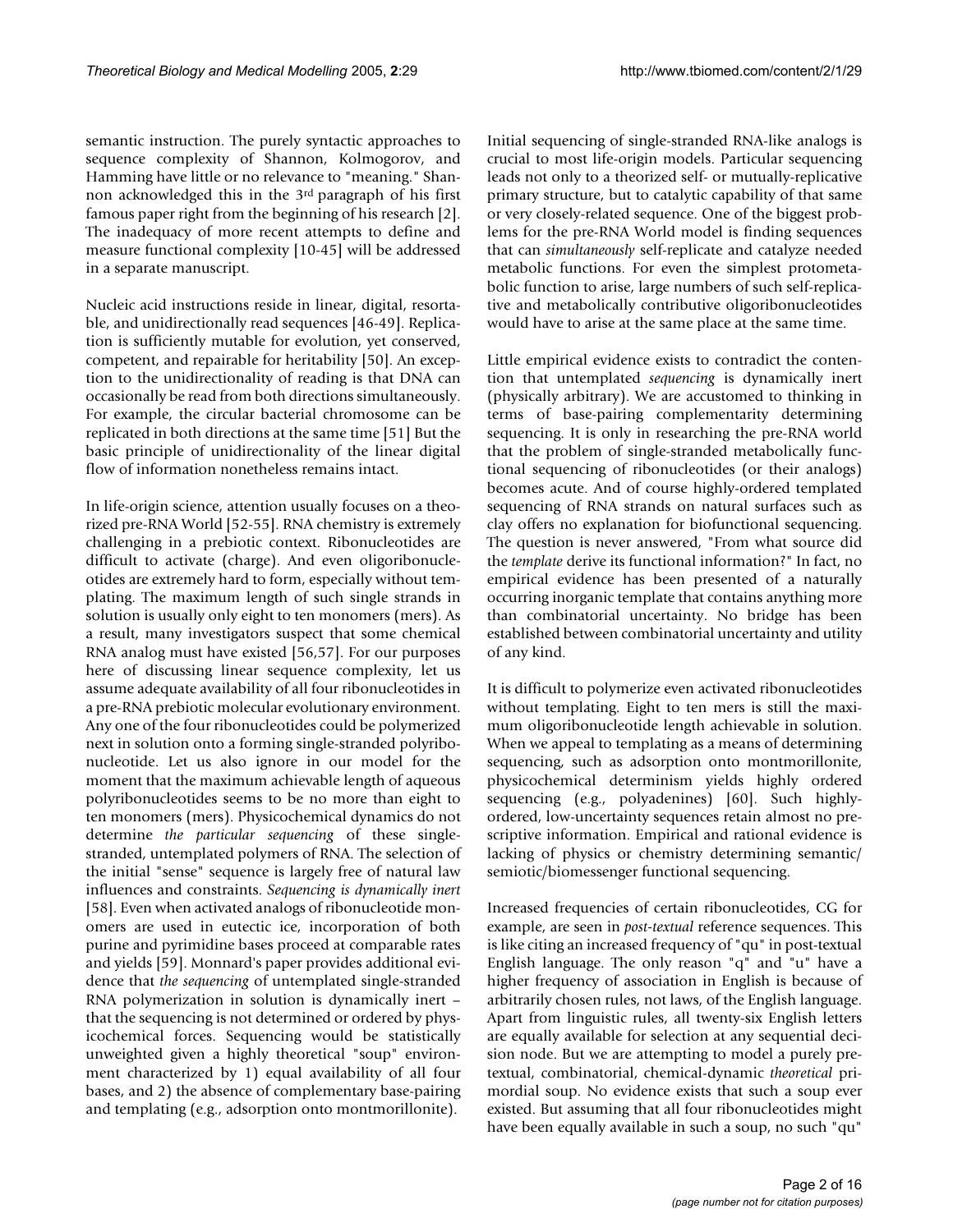type rule-based linkages would have occurred chemically between ribonucleotides. They are freely resortable apart from templating and complementary binding. Weighted means of each base polymerization would not have deviated far from  $p = 0.25$ .

When we introduce ribonucleotide availability realities into our soup model, we would not expect hardly any cytosine to be incorporated into the early genetic code. Cytosine is extremely difficult even for highly skilled chemists to generate [61,62]. If an extreme paucity of cytosine existed in a primordial environment, uncertainty would have been greatly reduced. Heavily weighted means of relative occurrence of the other three bases would have existed. The potential for recordation of prescriptive information would have been reduced by the resulting low uncertainty of base "selection." All aspects of life manifest extraordinarily high quantities of prescriptive information. Any self-ordering (law-like behavior) or weighted-mean tendencies (reduced availability of certain bases) would have limited information retention.

If non-templated *dynamic chemistry* predisposes higher frequencies of certain bases, how did so many highly-informational genes get coded? Any programming effort would have had to fight against a highly prejudicial self-ordering dynamic redundancy. There would have been little or no uncertainty (bits) at each locus. Information potential would have been severely constrained.

#### *Genetic sequence complexity is unique in nature*

"Complexity," even "sequence complexity," is an inadequate term to describe the phenomenon ofgenetic "recipe." Innumerable phenomena in nature are self-ordered or complex without being instructive (e.g., crystals, complex lipids, certain polysaccharides). Other complex structures are the product of digital recipe (e.g., antibodies, signal recognition particles, transport proteins, hormones). Recipe specifies algorithmic function. Recipes are like programming instructions. They are strings of prescribed decision-node configurable switch-settings. If executed properly, they become like bug-free computer programs running in quality operating systems on fully operational hardware. The cell appears to be making its own choices. Ultimately, everything the cell does is programmed by its hardware, operating system, and software. Its responses to environmental stimuli seem free. But they are merely pre-programmed degrees of operational freedom.

The digital world has heightened our realization that virtually all information, including descriptions of fourdimensional reality, can be reduced to a linear digital sequence. Most attempts to understand intuitive information center around description and knowledge [41,6367]. Human epistemology and agency invariably get incorporated into any model of semantics. Of primary interest to The Gene Emergence Project, however, is the derivation through natural process of what Abel has called *prescriptive information* (semantic instruction; linear digital recipe; cybernetic programming) [68-71]. The rise of prescriptive information presumably occurred early in the evolutionary history of life. Biopolymeric messenger molecules were *instructing biofunction* not only long before *Homo sapiens* existed, but also long before metazoans existed. Many eubacteria and archaea depend upon nearly 3,000 highly coordinated genes. Genes are linear, digital, cybernetic sequences. They are meaningful, pragmatic, physically instantiated recipes.

One of the requirements of any semantic/semiotic system is that the selection of alphanumeric characters/units be "arbitrary"[47]. This implies that they must be contingent and independent of causal determinism. Pattee [72-74] and Rocha [58] refer to this arbitrariness of sequencing as being "dynamically inert." "Arbitrary" does not mean in this context "random," but rather "unconstrained by necessity." Contingent means that events could occur in multiple ways. The result could just as easily have been otherwise. Unit selection at each locus in the string is unconstrained. The laws of physics and chemistry apply equally to whatever sequencing occurs. The situation is analogous to flipping a "fair coin." Even though the heads and tails side of the coin are physically different, the outcome of the coin toss is unrelated to dynamical causation. A heads result (rather than a tails) is contingent, unconstrained by initial conditions or law.

No law of physics has utility without insertion of a *symbolic representation* of the initial conditions. This usually comes in the form of measurement or graph coordinates. The initial physical conditions themselves cannot be inserted into a mathematical formula. Only a mathematical *representation* can be inserted. Physicist Howard Pattee refers to this as a "description" of initial conditions. The "epistemic cut" [75,76], "Complementarity" [77-81], and "Semantic Closure" [82-85] must occur between physicality and any description of dynamics such as the tentative formal generalizations we call laws.

Pattee's Epistemic Cut, Complementarily, and Semantic Closure apply equally well to sequences of physical symbol vehicles [72-75,77-80,84,86-89]. Nucleotides and their triplet-codon "block codes" *represent* each amino acid. Genes are informational messenger molecules specifically because codons function as semantic physical symbol vehicles. A codon "means" a certain amino acid. The instantiation of prescriptive information into biopolymers requires an arbitrary reassortment potential of these symbol vehicles in the linear sequence. This means that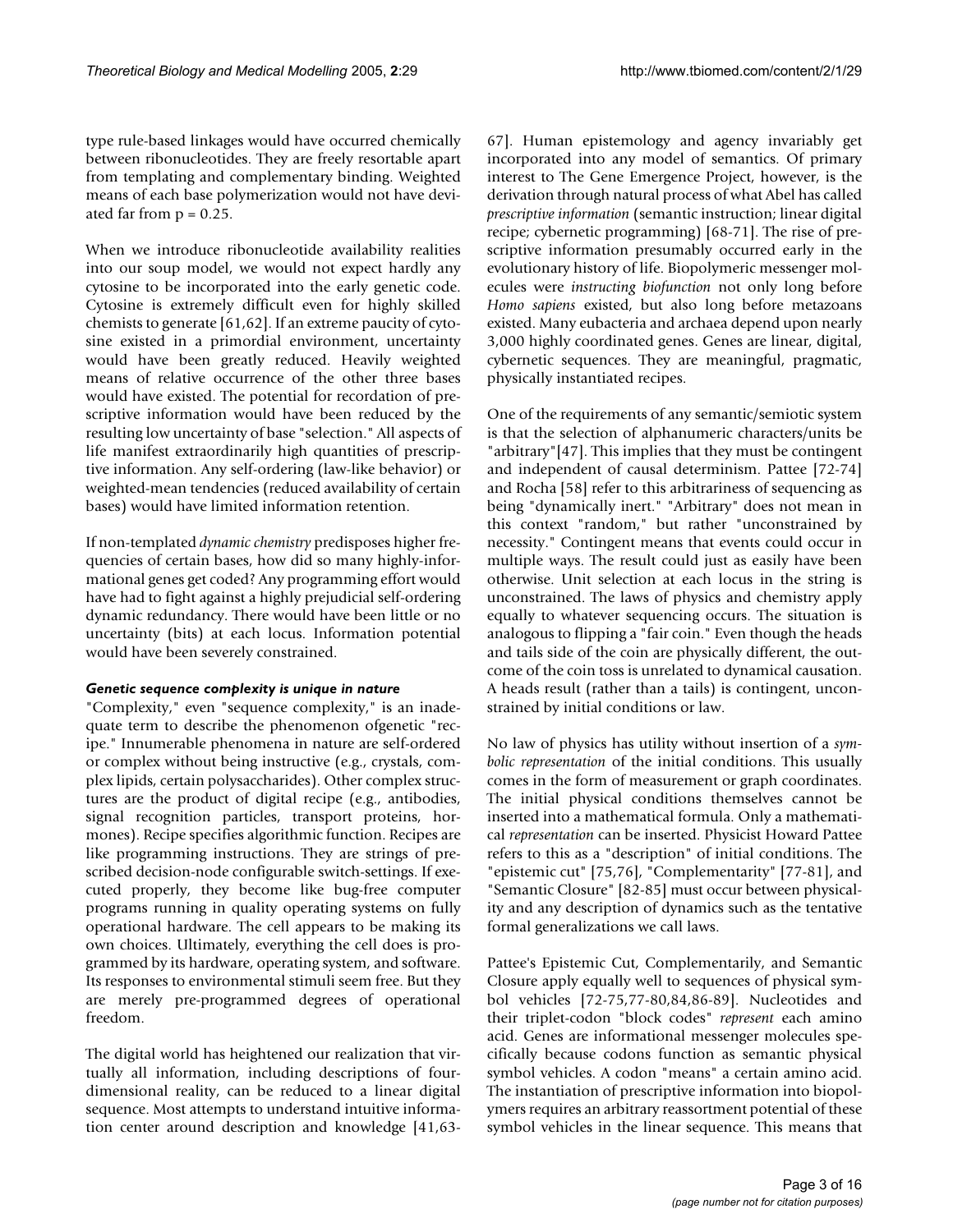| Order<br><b>OSC</b>     |                        | Randomness<br><b>RSC</b>   |
|-------------------------|------------------------|----------------------------|
|                         | Increasing complexity- |                            |
| Minimal Uncertainty     |                        | <b>Maximum Uncertainty</b> |
| Low Shannon bit content |                        | High Shannon bit content   |
| Maximum compressibility |                        | Minimum compressibility    |
| Most patterned          |                        | Least patterned            |
|                         |                        |                            |

The inverse relationship between order an toward greater complexi **Figure 1** ty (modified from [93]) d complexity as demonstrated on a linear vector progression from high order

The inverse relationship between order and complexity as demonstrated on a linear vector progression from high order toward greater complexity (modified from [93]).

sequencing is dynamically inert. If the sequence were ordered by law-like constraint, the sequence would manifest monotonous redundancy of monomer occurrence. There would be little or no uncertainty at each decision node. Uncertainty (contingency: freedom from necessity) is required in a physical matrix for it to serve as a vehicle of descriptive or prescriptive information.

## *Sequence complexity falls into three qualitative categories*

- 1. Random Sequence Complexity (RSC),
- 2. Ordered Sequence Complexity (OSC), and
- 3. Functional Sequence Complexity (FSC)

Sequence order and complexity are at opposite ends of a bi-directional vector (Fig. 1). *The most complex sequence is a random sequence with no recognizable patterns or order*. Shannon uncertainty is a function of  $-log_2 p$  when decision nodes offer equiprobable and independent choice opportunities. Maximum sequence order has a probability of 1.0 at each locus in the string. A polyadenine, for example, has a probability of nearly 1.0 of having an adenine occur at any given four-way decision-node locus in the string.  $P = 1.0$  represents 0 uncertainty. Minimum sequence order (maximum complexity; sequence randomness) has a probability of 0.5 at each binary node. In a binary system,  $P = 0.5$  represents maximum uncertainty (1.0 bit at that binary decision node). The above points have been clearly established by Gregory Chaitin [6,90,91] and Hubert Yockey [46-49,92-96].

#### *Random Sequence Complexity (RSC)*

*A linear string of stochastically linked units, the sequencing of which is dynamically inert, statistically unweighted, and is unchosen by agents; a random sequence of independent and equiprobable unit occurrence*.

Random sequence complexity can be defined and measured solely in terms of probabilistic combinatorics. Maximum Shannon uncertainty exists when each possibility in a string (each alphabetical symbol) is equiprobable and independent of prior options. When possibilities are not equiprobable, or when possibilities are linked (e.g., paired by association, such as "qu" in the rules of English language), uncertainty decreases. The sequence becomes less complex and more ordered because of redundant patterning, or because of weighted means resulting from relative unit availability. Such would be the case if nucleotides were not equally available in a "primordial soup." This is demonstrated below under the section labeled "Ordered Sequence Complexity (OSC)."

Random sequence complexity (RSC) has four components:

1. The number of "symbols" in the "alphabet" that could potentially occupy each locus of the sequence (bit string)

(e.g., four potential nucleotide "alphabetical symbols" could occupy each monomeric position in a forming polynucleotide. In the English language, there are 26 potential symbols excluding case and punctuation.)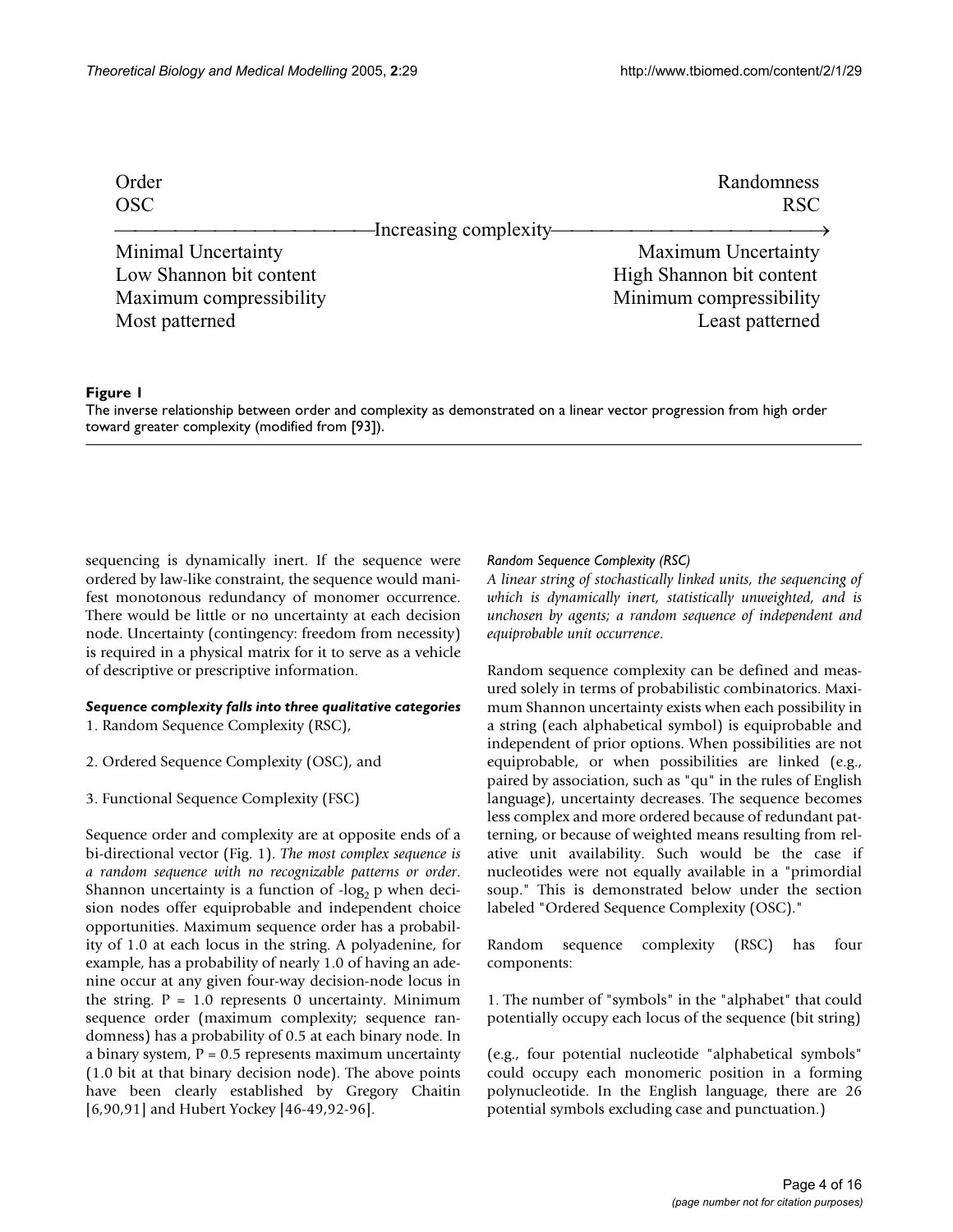2. Equal probabilistic availability (often confused with post-selection frequency) of each "symbol" to each locus

(e.g., the availability of adenine was probably not the same as that of guanine, cytosine, or uracil to each position in a randomly forming primordial oligoribonucleotide. When each possibility is not equiprobable, weighted means must be used to calculate uncertainty. See equation 1)

3. The number of loci in the sequence

(e.g., the number of ribonucleotides must be adequate for a ribozyme to acquire minimal happenstantial function. A minimum of 30–60 "mers" has been suggested [97,98]

4. Independence of each option from prior options.

(e.g., in the English language, the letters "qu" appear together with much higher frequency than would be expected from independent letter selections where  $P = 1/$ 26. Thus, if the generation of the signal were viewed as a stationary Markov process [as Shannon transmission theory does], conditional probabilities would have to be used to calculate the uncertainty of the letter "u".)

The Shannon uncertainty of random alphanumeric symbol sequences can be precisely quantified. No discussions of "aboutness" [12,13,99] or "before and after" differences of "knowledge" [100-104] are relevant to a measure of the Shannon *uncertainty* of RSC. Sequences can be quantitatively compared with respect to syntax alone.

In computer science, "bits" refer generically to "the number of binary switch-setting opportunities" in a computational algorithm. Options are treated as though they were equiprobable and independent combinatorial possibilities. Bits are completely nonspecific about which particular selection is made at any switch. The size of the program is measured in units of RSC. But the programming decisions at each decision node are anything but random.

Providing the information of how each switch is set is the very essence of what we want when we ask for instructions. The number of bits or bytes in a program fails to provide this intuitive meaning of information. The same is true when we are told that a certain gene contains X number of megabytes. Only the specific reference sequences can provide the prescriptive information of that gene's instruction. Measurements of RSC are not relevant to this task.

*Ordered Sequence Complexity (OSC)*

*A linear string of linked units, the sequencing of which is patterned either by the natural regularities described by physical laws (necessity) or by statistically weighted means (e.g., unequal availability of units), but which is not patterned by deliberate choice contingency (agency)*.

Ordered Sequence Complexity is exampled by a dotted line and by polymers such as polysaccharides. OSC in nature is so ruled by redundant cause-and-effect "necessity" that it affords the least complexity of the three types of sequences. The mantra-like matrix of OSC has little capacity to retain information. OSC would limit so severely information retention that the sequence could not direct the simplest of biochemical pathways, let alone integrated metabolism.

Appealing to "unknown laws" as life-origin explanations is nothing more than an appeal to cause-and-effect necessity. The latter only produces OSC with greater order, less complexity, and less potential for eventual information retention (Figs. 1 and 2).

The Shannon uncertainty equation would apply if forming oligoribonucleotides were stochastic ensembles forming out of sequence space:

$$
H = \sum_{i=1}^{M} p_i(-\log_2 p_i)
$$
 Equation 1

where  $M = 4$  ribonucleotides in an imagined "primordial" soup." Suppose the prebiotic availability  $p_i$  for adenine was 0.46, and the  $p_i$  's for uracil, guanine, and cytosine were 0.40, 0.12, and 0.02 respectively. This is being generous for cytosine, since cytosine would have been extremely difficult to make in a prebiotic environment [62]. Using these hypothetical base-availability probabilities, the Shannon uncertainty would have been equal to Table [1](#page-5-0)

Notice how unequal availability of nucleotides (*a form of ordering*) greatly reduces Shannon uncertainty (a measure of sequence complexity) at each locus of any biopolymeric stochastic ensemble (Fig. 1). Maximum uncertainty would occur if all four base availability probabilities were 0.25. Under these equally available base conditions, Shannon uncertainty would have equaled 2 bits per independent nucleotide addition to the strand. A stochastic ensemble formed under aqueous conditions of mostly adenine availability, however, would have had little information-retaining ability because of its high order.

Even less information-retaining ability would be found in an oligoribonucleotide adsorbed onto montmorillonite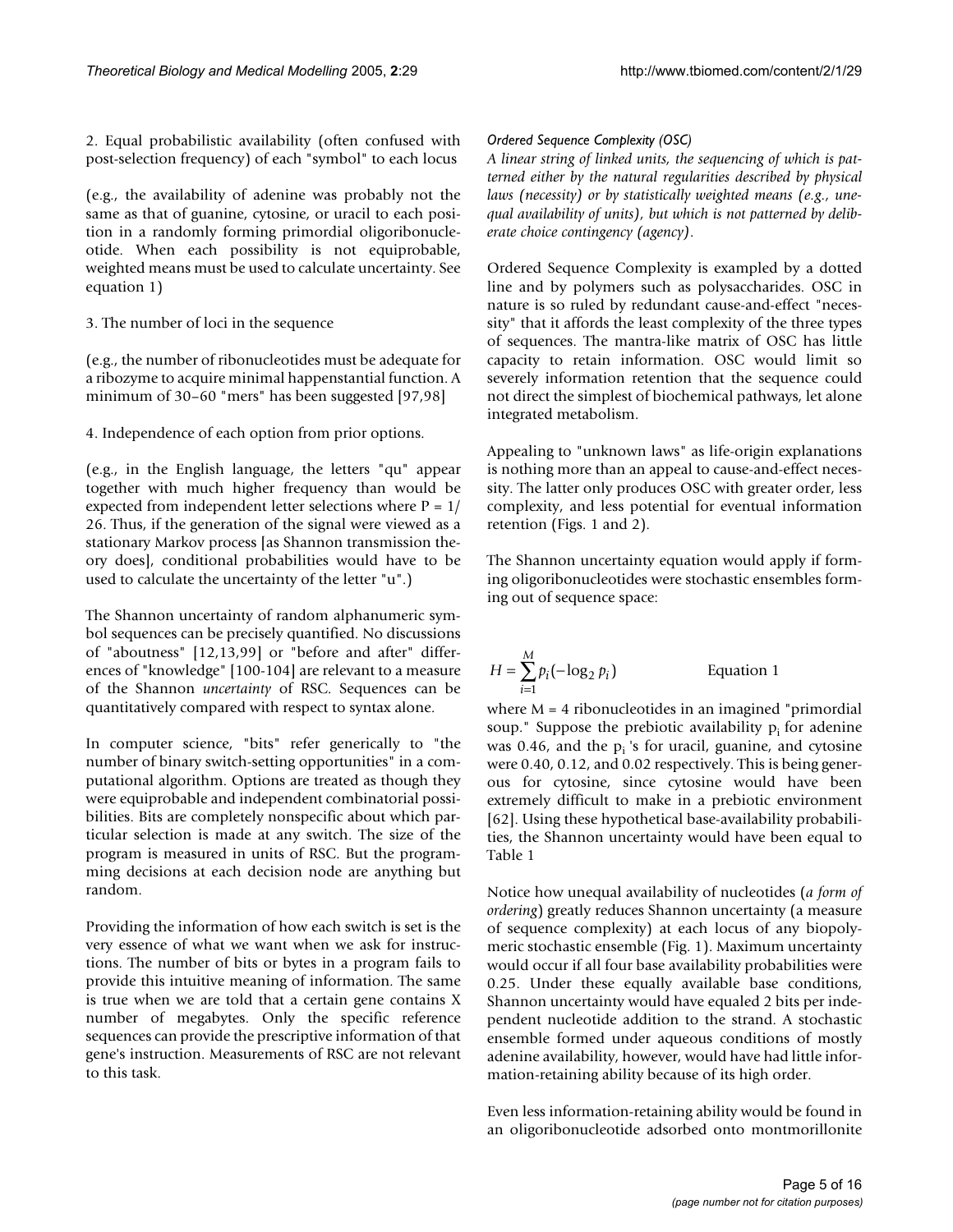

#### The adding of a second dimension to Figure to complexity **Figure 2** 2 allows visualization of the relationship of Kolmogorov algorithmic compressibility

The adding of a second dimension to Figure 2 allows visualization of the relationship of Kolmogorov algorithmic compressibility to complexity. The more highly ordered (patterned) a sequence, the more highly compressible that sequence becomes. The less compressible a sequence, the more complex is that sequence. A random sequence manifests no Kolmogorov compressibility. This reality serves as the very definition of a random, highly complex string.

<span id="page-5-0"></span>**Table 1: Hypothetical pre-biotic base availabilities**

|          | 1.00                     |   | $1.524$ bits |
|----------|--------------------------|---|--------------|
| Cytosine | $0.02$ (- $log_2 0.02$ ) | = | 0.113        |
| Guanine  | $0$ 12 (- $log_2 0.12$ ) | = | 0.367        |
| Uracil   | $0.40$ (- $log_2 0.40$ ) | = | 0.529        |
| Adenine  | $0.46$ (- $log_2 0.46$ ) | = | 0.515        |
|          |                          |   |              |

[60,97,105-108]. Clay surfaces would have been required to align ribonucleotides with 3' 5' linkages. The problem is that only polyadenines or polyuracils tend to form. Using clay adsorption to solve one biochemical problem creates an immense informational problem (e.g., high order, low complexity, low uncertainty, low information retaining ability, see Fig. 1). High order means considerable compressibility. The Kolmogorov [4] algorithmic compression program for clay-adsorbed biopolymers (Fig. 2) would read: "Choose adenine; repeat the same choice fifty times." Such a redundant, highly-ordered sequence could not begin to prescribe even the simplest protometabolism. Such "self-ordering" phenomena would not be the key to life's early algorithmic programming.

In addition to the favored RNA Word model [55,109], life origin models include clay life [110-113]; early threedimensional genomes [114,115]; "Metabolism/Protein First" [116-119]; "Co-evolution" [120] and "Simultaneous nucleic acid and protein" [121-123]; and "Two-Step" models of life-origin [124-126]. In all of these models, "self-ordering" is often confused with "self-organizing." All known life depends upon genetic instructions. No hint of metabolism has ever been observed independent of an oversight and management information/instruction system. We use the term "bioengineering" for a good reason. Holistic, sophisticated, integrative processes such as metabolism don't just happen stochastically. Self-ordering in nature does. But the dissipative structures of Prigogine's chaos theory [127] are in a different category from the kind of "self-organization" that would be required to generate genetic instructions or stand-alone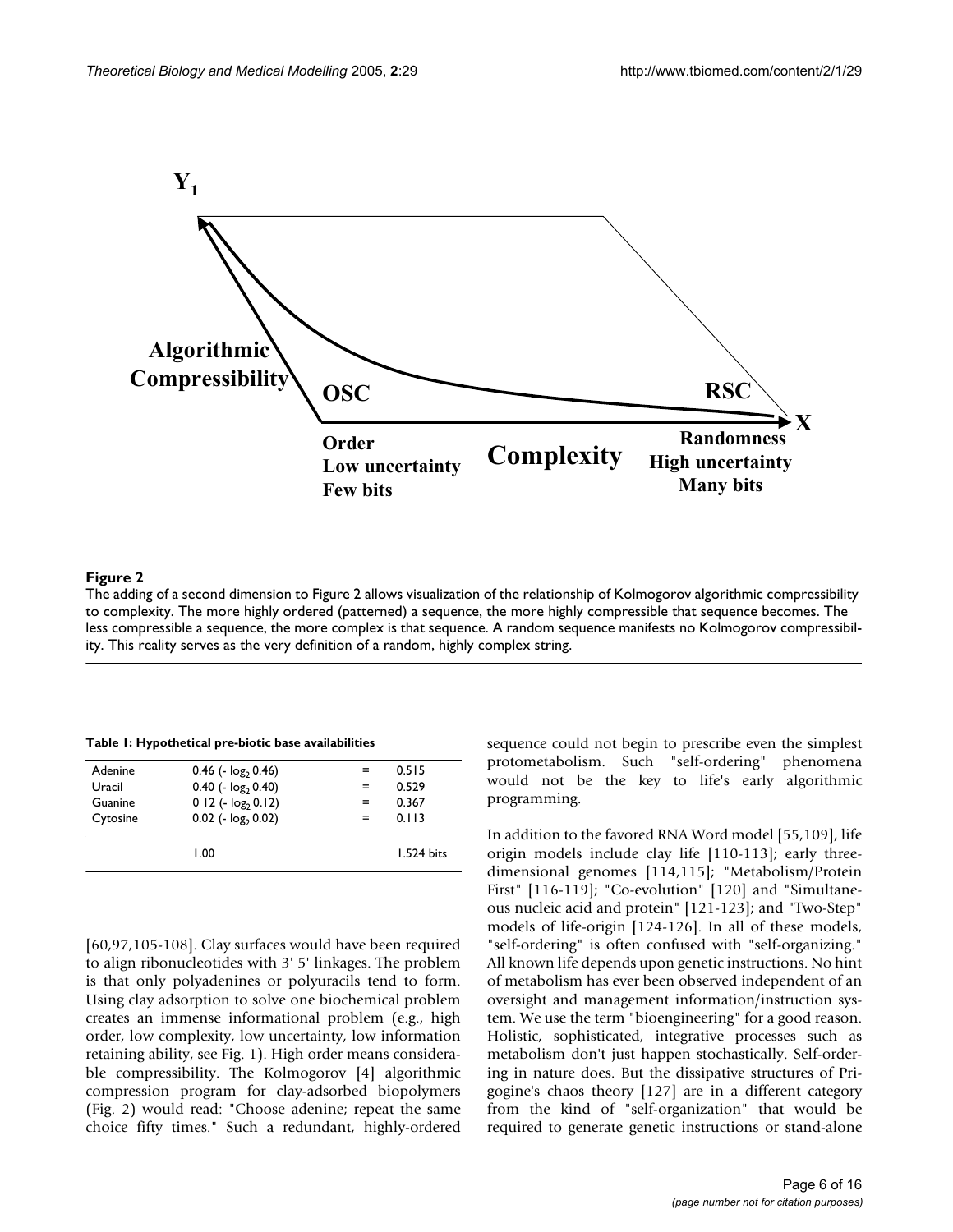homeostatic metabolism. Semantic/semiotic/bioengineering function requires dynamically inert, resortable, physical symbol vehicles that represent time-independent, non-dynamic "meaning." (e.g., codons) [73,74,86,87,128-131].

No empirical or rational basis exists for granting to chemistry non-dynamic capabilities of functional sequencing. Naturalistic science has always sought to reduce chemistry to nothing more than dynamics. In such a context, chemistry cannot explain a *sequencing* phenomenon that is dynamically inert. If, on the other hand, chemistry possesses some metaphysical (beyond physical; beyond dynamics) transcendence over dynamics, then chemistry becomes philosophy/religion rather than naturalistic science. But if chemistry determined functional sequencing dynamically, sequences would have such high order and high redundancy that genes could not begin to carry the extraordinary prescriptive information that they carry.

Bioinformation has been selected algorithmically at the covalently-bound sequence level to instruct eventual three-dimensional shape. The shape is specific for a certain structural, catalytic, or regulatory function. All of these functions must be integrated into a symphony of metabolic functions. Apart from actually producing function, "information" has little or no value. No matter how many "bits" of possible combinations it has, there is no reason to call it "information" if it doesn't at least have the potential of producing something useful. What kind of information produces function? In computer science, we call it a "program." Another name for computer software is an "algorithm." No man-made program comes close to the technical brilliance of even Mycoplasmal genetic algorithms. Mycoplasmas are the simplest known organism with the smallest known genome, to date. How was its genome and other living organisms' genomes programmed?

#### *Functional Sequence Complexity (FSC)*

*A linear, digital, cybernetic string of symbols representing syntactic, semantic and pragmatic prescription; each successive sign in the string is a representation of a decision-node configurable switch-setting – a specific selection for function*.

FSC is a succession of algorithmic selections leading to function. Selection, specification, or signification of certain "choices" in FSC sequences results only from nonrandom selection. These selections at successive decision nodes cannot be forced by deterministic cause-and-effect necessity. If they were, nearly all decision-node selections would be the same. They would be highly ordered (OSC). And the selections cannot be random (RSC). No sophisticated program has ever been observed to be written by successive coin flips where heads is "1" and tails is "0."

We speak loosely as though "bits" of information in computer programs represented specific integrated binary choice commitments made with intent at successive algorithmic decision nodes. The latter is true of FSC, but technically such an algorithmic process cannot possibly be measured by bits  $(-\log_2 P)$  except in the sense of transmission engineering. Shannon [2,3] was interested in signal space, not in particular messages. Shannon *mathematics* deals only with averaged probabilistic combinatorics. *FSC requires a specification of the sequence of FSC choices*. They cannot be averaged without loss of prescriptive information (instructions).

Bits in a computer program measure only the number of binary choice *opportunities*. Bits do *not* measure or indicate *which specific choices* are made. Enumerating the specific choices that work is the very essence of gaining information (in the intuitive sense). When we buy a computer program, we are paying for sequences of integrated specific decision-node choice-commitments that we expect to work for us. The essence of the instruction is the enumeration of the sequence of *particular* choices. This necessity defines the very goal of genome projects.

Algorithms are *processes* or procedures that produce a needed result, whether it is computation or the end-products of biochemical pathways. Such strings of decisionnode selections are anything but random. And they are not "self-ordered" by redundant cause-and-effect necessity. Every successive nucleotide is a quaternary "switch setting." Many nucleotide selections in the string are not critical. But those switch-settings that determine folding, especially, are highly "meaningful." Functional switchsetting sequences are produced only by uncoerced selection pressure. There is a cybernetic aspect of life processes that is directly analogous to that of computer programming. More attention should be focused on the reality and mechanisms of *selection at the decision-node level* of biological algorithms. This is the level of covalent bonding in primary structure. Environmental selection occurs at the level of post-computational halting. The fittest alreadycomputed phenotype is selected.

We can hypothesize that metabolism "just happened," independent of directions, in a prebiotic environment billions of years ago. But we can hypothesize anything. The question is whether such hypotheses are plausible. Plausibility is often eliminated when probabilities exceed the "universal probability bound" [132]. The stochastic "selforganization" of even the simplest biochemical pathways is statistically prohibitive by hundreds of orders of magnitude. Without algorithmic programming to constrain (more properly "control") options, the number of possible paths in sequence space for each needed biopolymer is enormous. 1015 molecules are often present in one test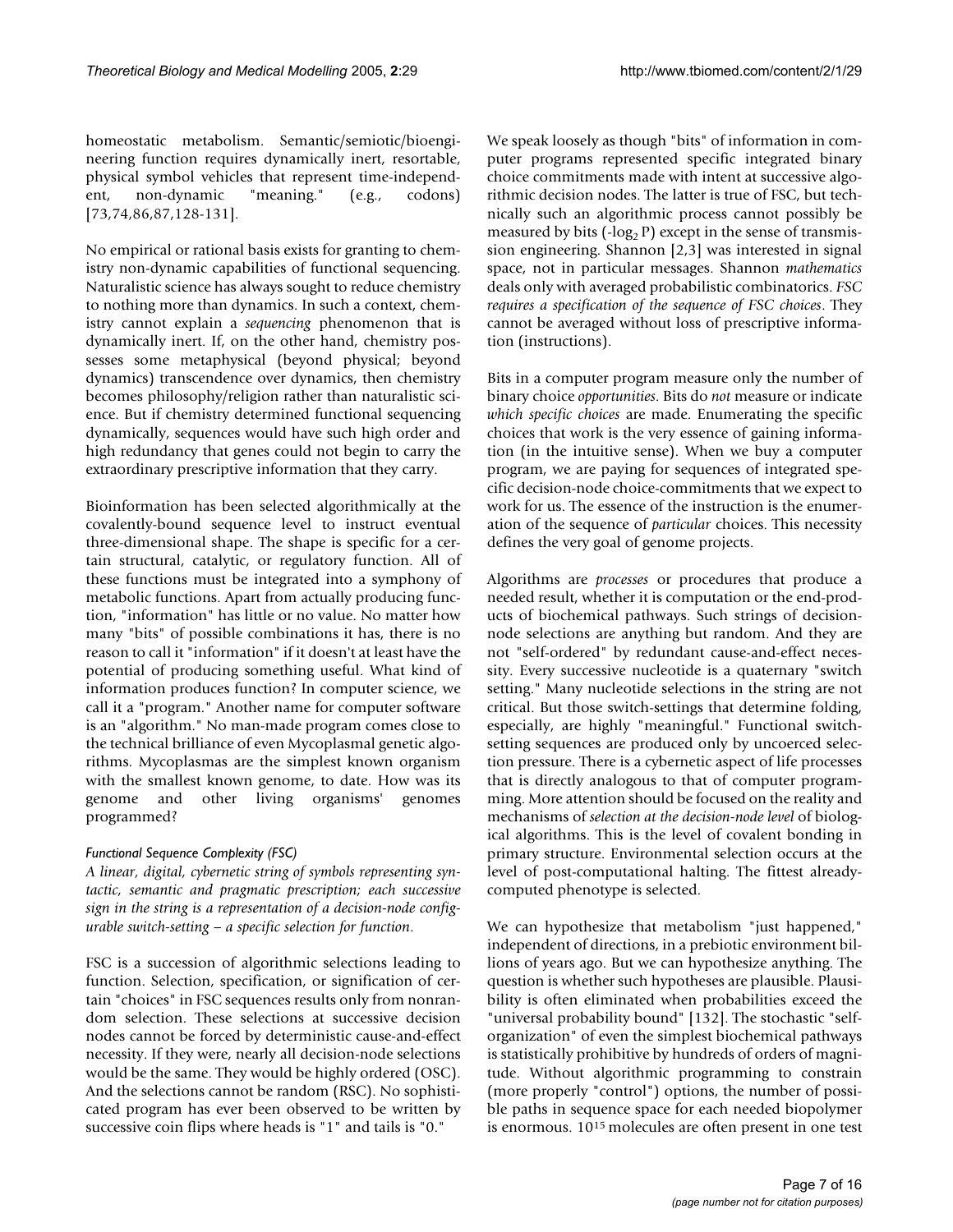tube library of stochastic ensembles. But when multiple biopolymers must all converge at the same place at the same time to collectively interact in a controlled biochemically cooperative manner, faith in "self-organization" becomes "blind belief." No empirical data or rational scientific basis exists for such a metaphysical leap. Certainly no prediction of biological self-organization has been realized apart from SELEX-like bioengineering. SELEX is a selection/amplification methodology used in the engineering of new ribozymes [133-135]. Such investigator interference hardly qualifies as "self-organization." All of the impressive selection-amplification-derived ribozymes that have been engineered in the last fifteen years have been exercises in artificial selection, not natural selection.

Random sequences are the most complex (the least compressible). Yet empirical evidence of randomness producing sophisticated functionality is virtually nonexistent. Neither RSC nor OSC possesses the characteristics of informing or directing highly integrative metabolism. "Bits" of complexity alone cannot adequately measure or prescribe functional ("meaningful") bioinformation. Shannon information theory does not succeed in quantifying *the kind* of information on which life depends. It is called "information," but in reality we are quantifying only reduced combinatorial probabilistic uncertainty. This presupposes RSC. It is true that sophisticated bioinformation involves considerable complexity. But complexity is not synonymous with genetic instruction. Bioinformation exists as algorithmic programs, not just random combinations. And these programs require an operating system context along with common syntax and semantic "meanings" shared between source and destination.

The sequence of decision-node selections matters in how the polymer will finally fold. Folding is central to biofunction whether in a cell or a buffer in a test tube. In theory, the same protein can fold and unfold an infinite number of times via an ensemble of folding pathways [136]. But its favored minimal-free-energy molecular conformation is sequence dependent in the cell or assay mixture. The molecular memory for the conformation is the translated sequence. This is not to say that multiple sequences out of sequence space cannot assume the same conformation.

Nucleotides are grouped into triplet Hamming *block codes* [47], each of which *represents* a certain amino acid. No direct physicochemical causative link exists between codon and its *symbolized* amino acid in the physical translative machinery. Physics and chemistry do not explain why the "correct" amino acid lies at the opposite end of tRNA from the appropriate anticodon. Physics and chemistry do not explain how the appropriate aminoacyl tRNA synthetase joins a specific amino acid only to a tRNA with the correct anticodon on its opposite end.

Genes are not analogous to messages; genes *are* messages. Genes are literal programs. They are sent from a source by a transmitter through a channel (Fig. [3\)](#page-8-0) within the context of a viable cell. They are decoded by a receiver and arrive eventually at a final destination. At this destination, the instantiated messages catalyze needed biochemical reactions. Both cellular and extracellular enzyme functions are involved (e.g., extracellular microbial cellulases, proteases, and nucleases). Making the same messages over and over for millions to billions of years (relative constancy of the genome, yet capable of changes) is one of those functions. Ribozymes are also messages, though encryption/decryption coding issues are absent. The message has a destination that is part of a complex integrated loop of information and activities. The loop is mostly constant, but new Shannon information can also be brought into the loop via recombination events and mutations. Mistakes can be repaired, but without the ability to introduce novel combinations over time, evolution could not progress. The cell is viewed as an open system with a semipermeable membrane. Change or evolution over time cannot occur in a closed system. However, DNA programming instructions may be stored in nature (e.g., in permafrost, bones, fossils, amber) for hundreds to millions of years and be recovered, amplified by the polymerase chain reaction and still act as functional code. The digital message can be preserved even if the cell is absent and non-viable. It all depends on the environmental conditions and the matrix in which the DNA code was embedded. This is truly amazing from an information storage perspective.

A noisy channel is one that produces a high corruption rate of the source's signal (Fig. [3](#page-8-0)). Signal integrity is greatly compromised during transport by randomizing influences. In molecular biology, various kinds of mutations introduce the equivalent of noise pollution of the original instructive message. Communication theory goes to extraordinary lengths to prevent noise pollution of signals of all kinds. Given this longstanding struggle against noise contamination of meaningful algorithmic messages, it seems curious that the central paradigm of biology today attributes genomic messages themselves solely to "noise."

Selection pressure works only on existing successful messages, and then only at the phenotypic level. Environmental selection does not choose which nucleotide to add next to a forming single-stranded RNA. Environmental selection is always after-the-fact. It could not have programmed primordial RNA genes. Neither could noise. Abel has termed this The GS Principle (Genetic Selection Principle) [137]. Differential molecular stability and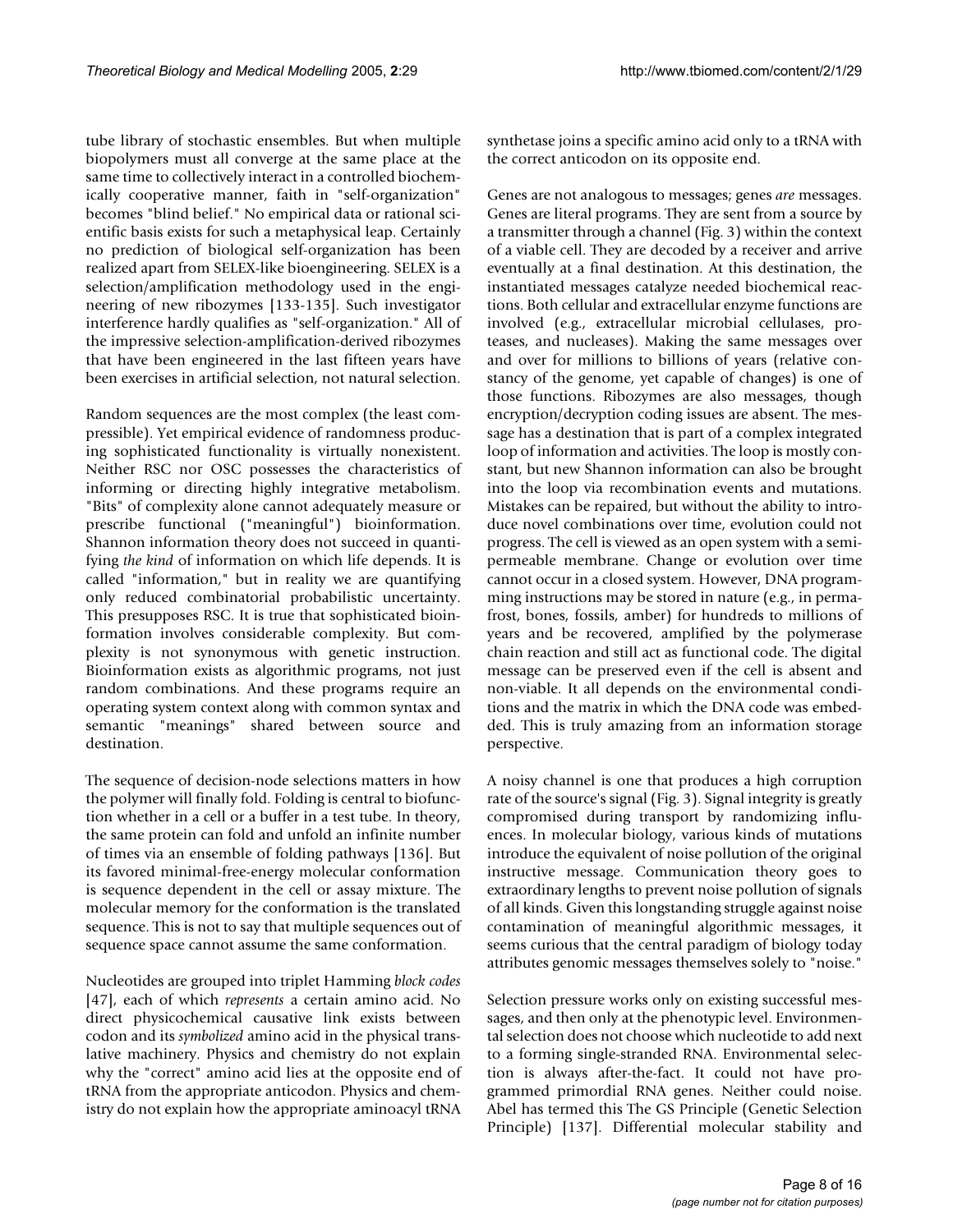<span id="page-8-0"></span>

#### Figure 3

Shannon's original 1948 communication diagram is here modified with an oval superimposed over the limits of Shannon's actual research. Shannon never left the confines of this oval to address the essence of meaningful communication. Any theory of *Instruction* would need to extend outside of the oval to quantify the ideal function and indirect "meaning" of any message.

happenstantial self- or mutual-replication are all that nature had to work with in a prebiotic environment. The environment had no goal or intent with which to "work." Wasted energy was just as good as "energy available for work" in a prebiotic world.

Denaturization factors like hydrolysis in water correspond to normal Second Law deterioration of the physical matrix of information retention. This results in the secondary loss of initial digital algorithmic integrity. This is another form of randomizing noise pollution of the prescriptive information that was instantiated into the physical matrix of nucleotide-selection sequences. But the particular physical matrix of retention should never be confused with abstract prescriptive information itself. The exact same message can be sent using completely different mass/ energy instantiations. The Second Law operates on the physical matrix, not on the nonphysical conceptual message itself. The abstract message enjoys formal immunity from dynamic deterioration in the same sense that the mathematical laws of physics transcend the dynamics they model.

The purpose of biomessages is to produce and manage metabolic biofunctions, including the location, specificity, speed, and direction of the biochemical reactions. Any attempt to deny that metabolic pathways lack directionality and purpose is incorrect. Genes have undeniable "meaning" which is shared between source and destination (Fig. [3](#page-8-0)). Noise pollution of this "meaning" is greatly minimized by ideally optimized redundancy coding [9] and impressive biological repair mechanisms [138-143].

For prescriptive information to be conveyed, the destination must understand what the source meant in order to know what to do with the signal. It is only at that point that a Shannon signal becomes a bona fide message. Only shared meaning is "communication." This shared meaning occurs within the context of a relatively stable cellular environment, unless conditions occur that damage/injure or kill the cells. Considerable universality of "meaning" exists within biology since the Last Universal Common Ancestor (LUCA). For this reason, messages can be retrieved by bacteria even from the DNA of dead cells during genetic transformation [144]. The entire message is not saved, but significant "paragraphs" of recipe. The transforming DNA may escape restriction and participate in recombination events in the host bacterial cell. A small part of the entire genome message can be recovered and expressed. Evolution then proceeds without a final destination or direction.

Shannon's uncertainty quantification "H" is maximized when events are equiprobable and independent of each other. *Selection is neither*. Since choice with intent is fundamentally non probabilistic, each event is certainly not equiprobable. And the successive decision-node choicecommitments of any algorithm are never independent, but integrated with previous and future choices to collectively achieve functional success.

The "uncertainty" ("H") of Shannon is an epistemological term. It is an expression of our "surprisal" [145] or knowledge "uncertainty." But humans can also gain definite after-the-fact empirical knowledge of which specific sequences work. Such knowledge comes closer to "certainty" than "uncertainty." More often than not in everyday life, when we use the term "information," we are referring to a relative certainty of knowledge rather than uncertainty. Shannon equations represent a very limited knowledge system. But functional bioinformation is ontological, not epistemological. Genetic instructions perform their functions in objective reality independent of any knowers.

Stochastic ensembles could happenstantially acquire functional sequence significance. But a stochastic ensemble is more likely by many orders of magnitude to be useless than accidentally functional. Apart from nonrandom *selection* pressure, we are left with the statistical prohibitiveness of a purely chance metabolism and spontaneous generation. Shannon's uncertainty equations alone will never explain this phenomenon. They lack meaning,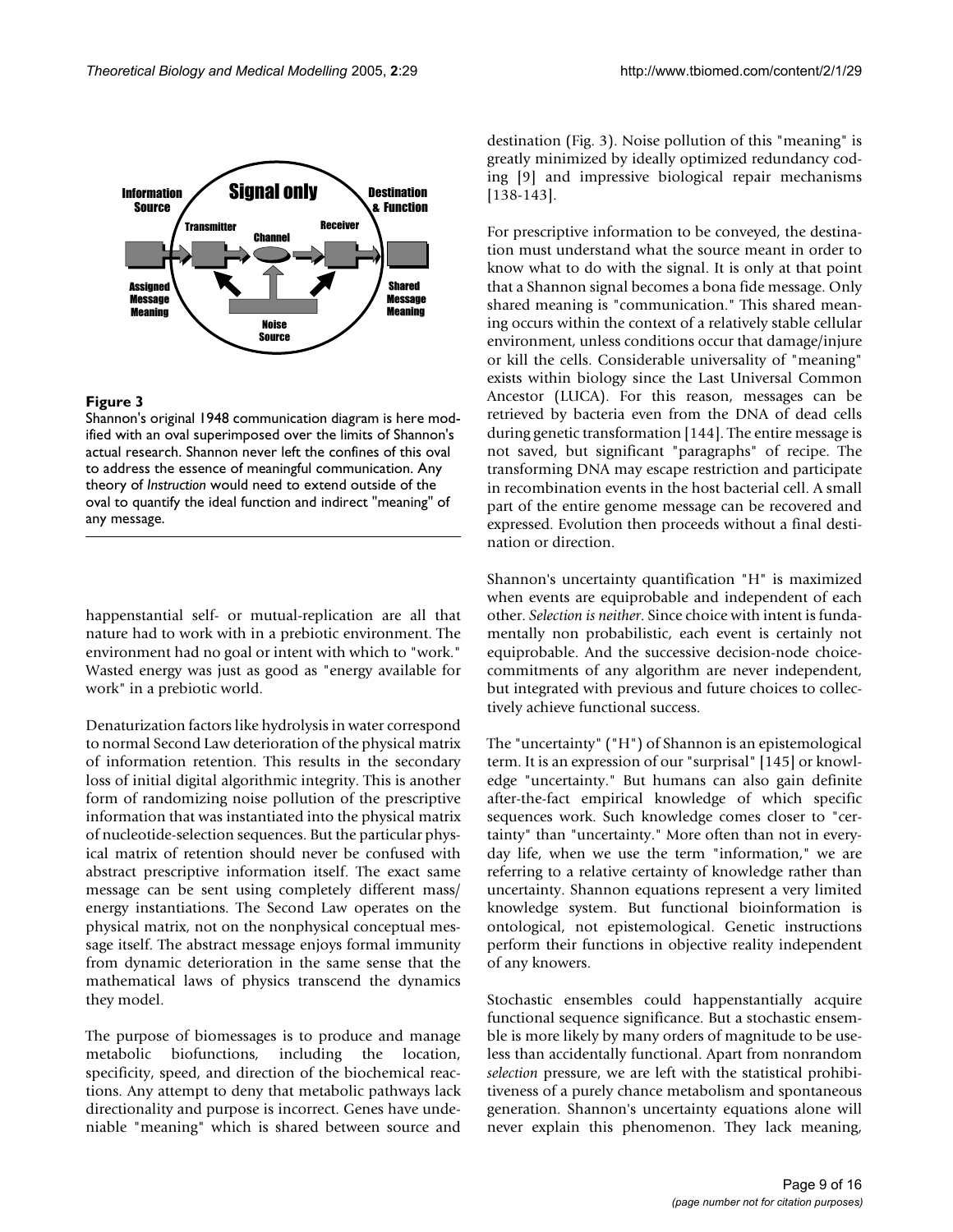choice, and function. FSC, on the other hand, can be counted on to work. FSC becomes *the objective object* of our relative certainty. Its objective function becomes known empirically. Its specific algorithmic switch-settings are worth enumerating. We do this daily in the form of "reference sequences" in genome projects, applied pharmacology research, and genetic disease mapping. Specifically enumerated sequencing coupled with observed function is regarded as the equivalent of a proven "halting" program. This is the essence of FSC.

Symbols can be instantiated into physical symbol vehicles in order to manipulate dynamics to achieve physical utility. Symbol selections in the string are typically correlated into conceptually coordinated holistic utility by some externally applied operating system or language of arbitrary (dynamically inert) rules. But functional sequence complexity is always mediated through *selection* of each unit, not through chance or necessity.

The classic example of FSC is the nucleic acid algorithmic prescription of polyamino acid sequencing. Codon sequence determines protein primary structure only in a conceptual operational context. This context cannot be written off as a subjective epistemological mental construction of humans. Transcription, post-transcriptional editing, the translation operational context, and posttranslational editing, all produced humans. The standard coding table has been found to be close to conceptually ideal given the relative occurrence of each amino acid in proteins [146]. A triplet codon is not a word, but an abstract conceptual block code for a protein letter [47]. Block coding is a creative form of redundancy coding used to reduce noise pollution in the channel between source and destination [9].

## *Testable hypotheses about FSC*

What testable empirical hypotheses can we make about FSC that might allow us to identify when FSC exists? In any of the following null hypotheses [137], demonstrating a single exception would allow falsification. We invite assistance in the falsification of any of the following null hypotheses:

## *Null hypothesis #1*

*Stochastic* ensembles of physical units cannot program algorithmic/cybernetic function.

## *Null hypothesis #2*

*Dynamically-ordered* sequences of individual physical units (physicality patterned by natural law causation) cannot program algorithmic/cybernetic function.

#### *Null hypothesis #3*

*Statistically weighted means* (e.g., increased availability of certain units in the polymerization environment) giving rise to patterned (compressible) sequences of units cannot program algorithmic/cybernetic function.

#### *Null hypothesis #4*

*Computationally successful* configurable switches cannot be set by chance, necessity, or any combination of the two, even over large periods of time.

We repeat that a single incident of nontrivial algorithmic programming success achieved without selection for fitness *at the decision-node programming level* would falsify any of these null hypotheses. This renders each of these hypotheses scientifically testable. We offer the prediction that none of these four hypotheses will be falsified.

The fundamental contention inherent in our three subsets of sequence complexity proposed in this paper is this: without volitional agency assigning meaning to each configurable-switch-position symbol, algorithmic function and language will not occur. The same would be true in assigning meaning to each combinatorial syntax segment (programming module or word). Source and destination on either end of the channel must agree to these assigned meanings in a shared operational context. Chance and necessity cannot establish such a cybernetic coding/ decoding scheme [71].

How can one identify Functional Sequence Complexity empirically? *FSC can be identified empirically whenever an engineering function results from dynamically inert sequencing of physical symbol vehicles*. It could be argued that the engineering function of a folded protein is totally reducible to its physical molecular dynamics. But protein folding cannot be divorced from the causality of critical segments of primary structure sequencing. This sequencing was prescribed by the sequencing of Hamming block codes of nucleotides into triplet codons. This sequencing is largely dynamically inert. Any of the four nucleotides can be covalently bound next in the sequence. A linear digital cybernetic system exists wherein nucleotides function as representative symbols of "meaning." This particular codon "means" that particular amino acid, but not because of dynamical influence. No direct physicochemical forces between nucleotides and amino acids exist.

## *The relationship between RSC, OSC, and FSC*

A second dimension can be added to Figure 1, giving Figure 2, to visualize the relation of Kolmogorov algorithmic compression to order and complexity. Order and complexity cannot be combined to generate FSC. Order and complexity are at opposite ends of the same bi-directional vector. Neither has any direct relationship to cybernetic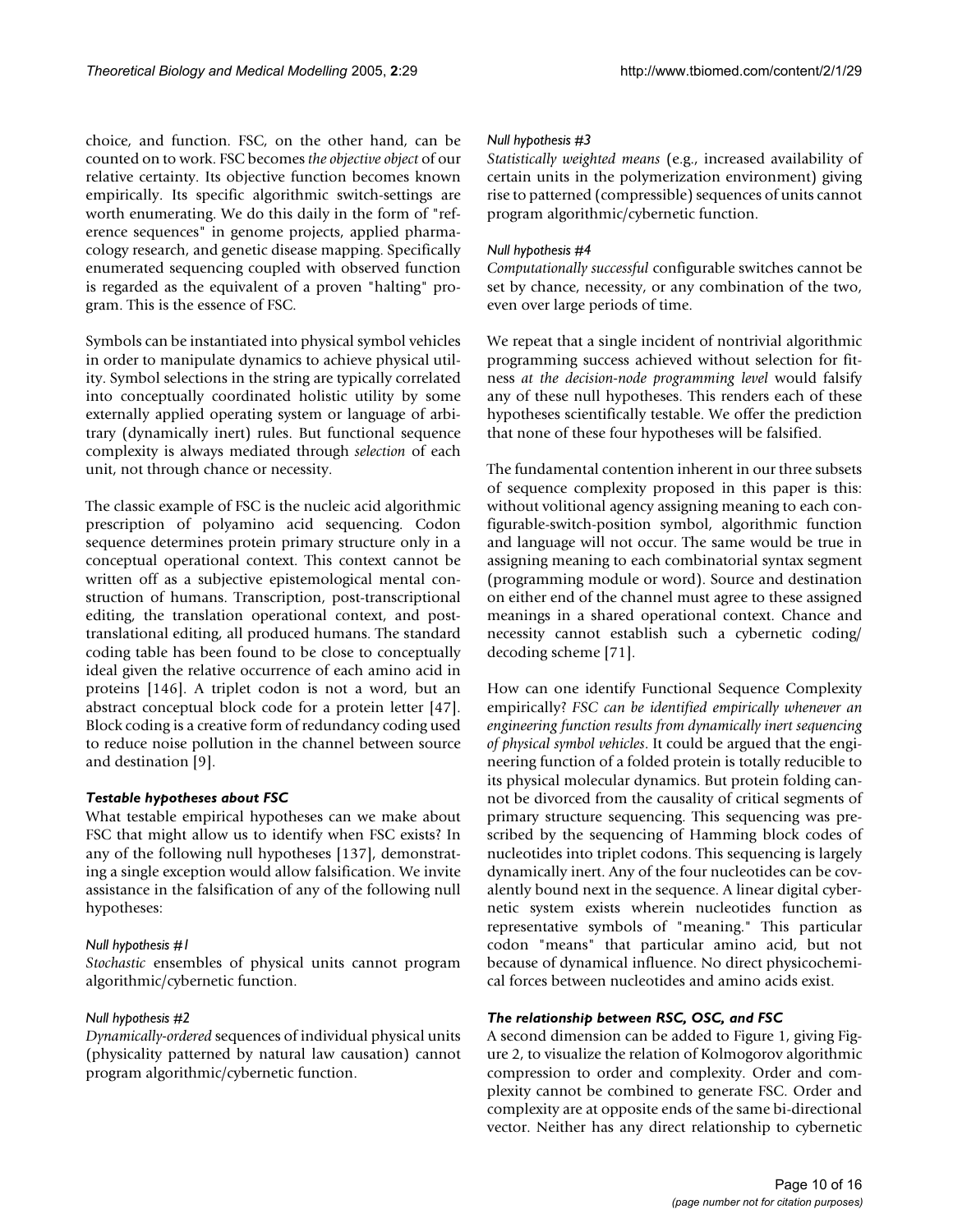

#### **Figure 4**

Superimposition of Functional Sequence Complexity onto Figure 2. The  $Y_1$  axis plane plots the decreasing degree of algorithmic compressibility as complexity increases from order towards randomness. The  $Y_2 (Z)$  axis plane shows where along the same complexity gradient (X-axis) that highly instructional sequences are generally found. The Functional Sequence Complexity (FSC) curve includes all algorithmic sequences that work at all (W). The peak of this curve (w\*) represents "what works *best*." The FSC curve is usually quite narrow and is located closer to the random end than to the ordered end of the complexity scale. Compression of an instructive sequence slides the FSC curve towards the right (away from order, towards maximum complexity, maximum Shannon uncertainty, and seeming randomness) *with no loss of function*.

choices for utility. FSC *cannot* be visualized on the unidimensional vector of Figure 1. FSC cannot be visualized within Figure 2, either, despite its added dimension of Kolmogorov compressibility. At least a third dimension is required to visualize the functionality of each sequence. Figure 4 emphasizes the difference between algorithmic compression vs. *algorithmic function* produced by the sequence itself. Algorithmic compression is something we do *to* the sequence to shorten it. Algorithmic function is something *the sequence itself does* in an operational context.

Compression of language is possible because of repetitive use of letter and word combinations. Words correspond to reusable programming modules. The letter frequencies and syntax patterns of any language constrain a writer's available choices from among sequence space. But these constraints are the sole product of arbitrary intelligent choice within the context of that language. Source and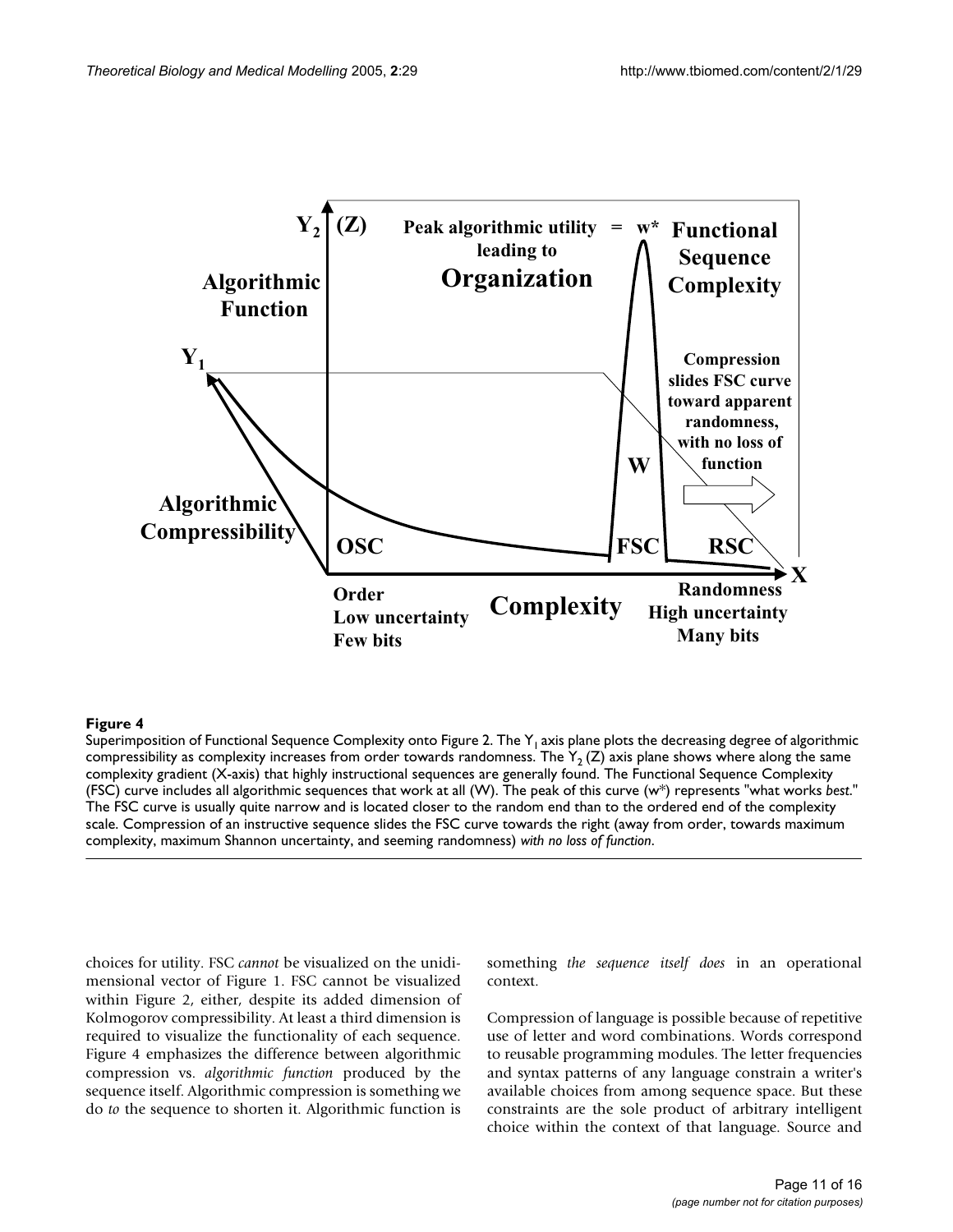destination reach a consensus of communicative methodology before any message is sent or received. This methodology is called a language or an operating system. Abstract concept ("choice contingency") determines the language system, not "chance contingency," and not necessity (the ordered patterning of physical "laws.")

Choice contingency is very different from chance contingency. Uncoerced (free) programming decisions have little in common with the self-ordering necessity of natural regularities. Neither necessity (OSC) nor chance (RSC) empirically displays any ability to instruct organization. At best, RSC and OSC per Prigogine's chaos theory [147] occasionally display self-ordering properties. "Self-ordering" is not the same as "self-organizing" despite abundant confusion in the literature. [148]. Organization requires Functional Sequence Complexity (FSC), not RSC or OSC. FSC in turn requires choice with algorithmic intent (in biology, selection for optimized biofunction and survivability).

What about some yet-to-be discovered "law" of nature? Couldn't that eventually explain FSC and the origin of life? Such a hope is based on a clouded understanding of a law and the dynamic "necessity" that a law describes. Laws are basically compression algorithms. Laws reduce reams of dynamic data down to parsimonious mathematical formulae. This is possible only because the behavior pattern is highly ordered, fixed, redundant, and low-informational. Degrees of freedom are severely constrained by necessity. But degrees of freedom are exactly what is required to generate FSC necessary for living organisms. Engineering decisions require freedom of selection. Environmental selection requires the same freedom. No undiscovered law can logically provide this needed dynamic decoherence and decoupling from law [149]. Decision nodes and configurable switches must be dynamically inert [58] with reference to their cybernetic function.

Controls are not the same as constraints. Controls cannot arise from self-ordering necessity where probability approaches 1.0 and uncertainty approaches 0 bits. Selection at decision nodes must be uncoerced to generate significant utility. Choice contingency realizes its maximum utility when options are equally available. Bits are maximized with 50:50 possibilities (unweighted means). Any natural-law constraints on selection only reduces bits, complexity, and algorithmic potential. Governance by any law would render flexible genetic control impossible. The organism's genome would lack freedom to respond to environmental changes. As a result, natural selection at the organism level would not be possible.

Proteins have a large number of decision nodes at which most of the twenty amino acids can be selected without total loss of protein function. Doesn't this fact negate the argument that life's recipe is digital and algorithmic? The answer is no. These sections of the protein Turing tape are merely non-interactive bends and buried sections of the highly-knotted globular protein. We would not expect all sections of the knotted protein to be critical to metabolic function. There are numerous other sections of the protein's sequence where only one or a few of the twenty amino acids can be used at each decision node. These sections contain the bulk of instructions. The other sections are somewhat like DNA introns that were once considered breaks between valued gene-product programming. The linear spacing within primary structure, after editing, is still critical. The exact messages have to occur at the right places in the one long protein molecule for it to fold and function properly. So instruction is inherent in the fact that the message segments must occur at positions 21–29, 67–71, 109–111, for example. *The spacing of catalytic segments is itself a critical part of the digital algorithmic program*.

*FSC quantitative units: The problem of measuring meaning* If there is any hope of quantifying meaning, we would need units with which to measure prescriptive information, not just weighted-mean combinatorial probabilities and mutual uncertainties. The "laws" of physics and chemistry are mathematical relationships made possible by fixed units of measure in equations scaled by constants. With Shannon uncertainty *as applied to computer science*, it is possible to have a fixed unit of measure only because each unit represents the constant value of one binary choice *opportunity*. Computer bits and bytes provide an additive function measuring the number of binary decision nodes. A bit does *not* represent "a choice" as is commonly believed. If that were true, it would not be a unit of constant measure. "Yes" does not equal "No." "On' does not have the same meaning value as "off." If it did, computation would be impossible. Choices at decision nodes matter only because they are different. So we know immediately that no one unit of measure could possibly be assigned to a decision-node switch-setting. At present, we can only quantify the number of decision nodes irrespective of which choice is made at each decision node.

We get away with the sloppy definition of "bit" in computer science (a binary "choice") only because we are measuring the "space" requirements needed for *any* program with that number of binary decisions. Bits measure averages, never specific choice commitments made with intent. The latter is the essence of algorithmic programming. Bit measurements are generic. They tell us nothing about which choice was made at each decision node. Bit measurements cannot tell us whether a program has a bug, or computes at all.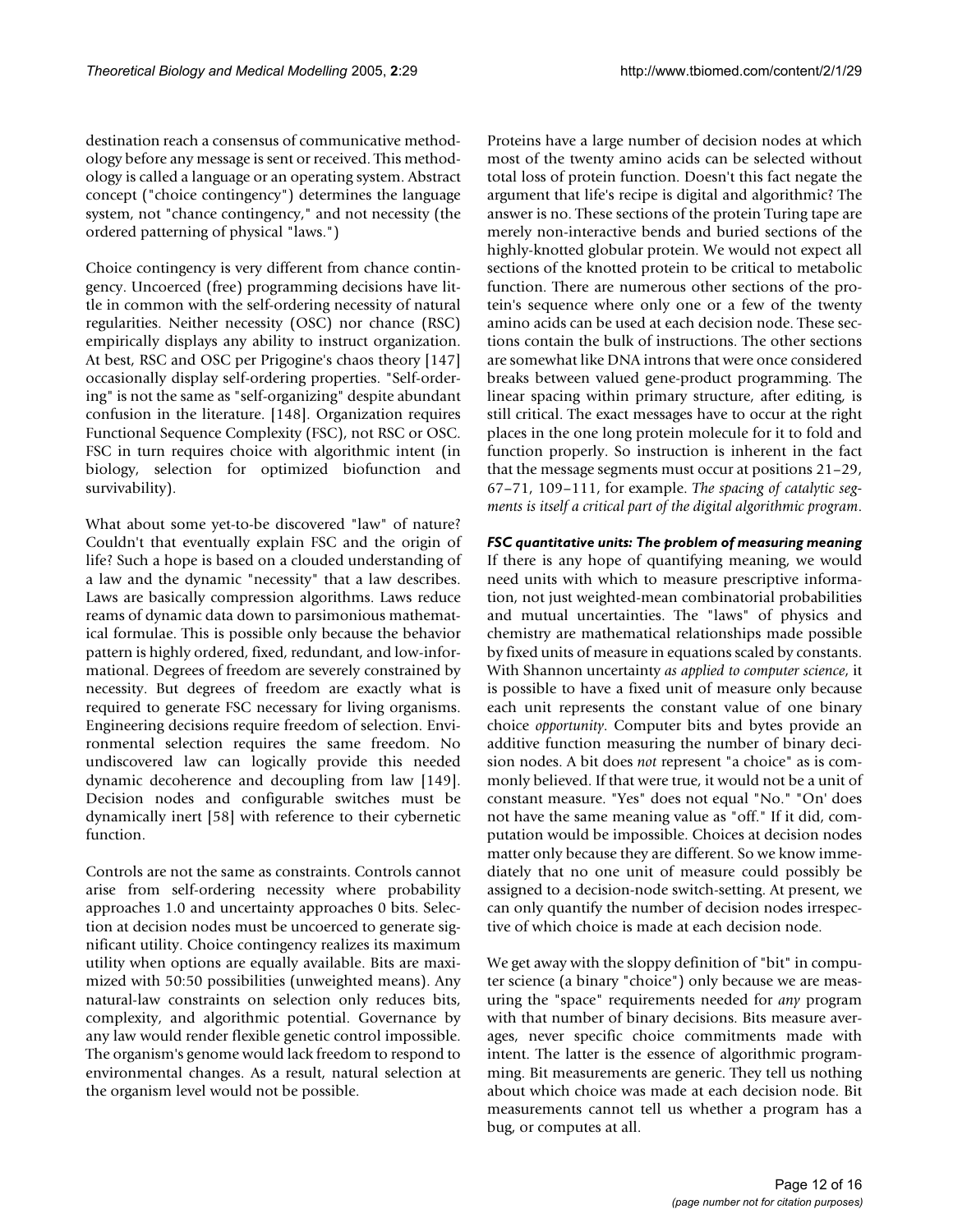We live under the illusion that bits measure choices because we fail to recognize the role of background knowledge that we bring to the strict mathematical measurement of "bits." Our minds assign added information to the bit computation. This background information tells us that this particular bit value is for a certain program with a certain function. But the computation itself knows nothing of meaning or function. Knowledge about the particular message and its purpose is totally external to its bit value. Shannon knew this well. Not only did he carefully exclude all discussion of meaning and specific message function from his research [2], but later warned against regarding his probabilistic combinatorial "uncertainty" measures as "information theory" [150].

The function of an algorithmic program is often lost through attempts at reduction. Prescriptive information is lost in the process. Many computations are all-or-none ends in themselves. Just as random sequences cannot be compressed, computational algorithms cannot always be compressed.

FSC cannot have individual units of fixed value. Does this negate the reality of FSC? If so, we have a lot of explaining to do for fields such as engineering and computer science that depend squarely upon FSC. Language, rationality, and the scientific method itself all depend upon FSC, not RSC or OSC. Science must recognize that there are legitimate aspects of reality that cannot always be reduced or quantified.

## **Conclusion**

In summary, Sequence complexity can be 1) random (RSC), 2) ordered (OSC), or functional (FSC). OSC is on the opposite end of the bi-directional vectorial spectrum of complexity from RSC. FSC is usually paradoxically closer to the random end of the complexity scale than the ordered end. FSC is the product of nonrandom selection. FSC results from the equivalent of a succession of integrated algorithmic decision node "switch settings." FSC alone instructs sophisticated metabolic function. Selfordering processes preclude both complexity and sophisticated functions. Self-ordering phenomena are observed daily in accord with chaos theory. But under no known circumstances can self-ordering phenomena like hurricanes, sand piles, crystallization, or fractals produce algorithmic organization. Algorithmic "self-organization" has never been observed [70] despite numerous publications that have misused the term [21,151-162]. Bone fide organization always arises from choice contingency, not chance contingency or necessity.

Reduced uncertainty (misnamed "mutual entropy") cannot measure prescriptive information (information that specifically informs or instructs). Any sequence that specifically informs us or prescribes how to achieve success inherently contains *choice* controls. The constraints of physical dynamics are not choice contingent. Prescriptive sequences are called "instructions" and "programs." They are not merely complex sequences. They are *algorithmically* complex sequences. They are cybernetic. Random sequences are maximally complex. But they don't *do* anything useful. Algorithmic instruction is invariably the key to any kind of sophisticated organization such as we observe in any cell. No method yet exists to quantify "prescriptive information" (cybernetic "instructions").

Nucleic acid prescription of function cannot be explained by "order out of chaos" or by "order on the edge of chaos" [163]. Physical phase changes cannot write algorithms. Biopolymeric matrices of high information retention are among the most complex entities known to science. They do not and can not arise from low-informational selfordering phenomena. Instead of order from chaos, the genetic code was algorithmically optimized to deliver highly informational, aperiodic, specified complexity [164]. Specified complexity usually lies closer to the noncompressible unordered end of the complexity spectrum than to the highly ordered end (Fig. 4). Patterning usually results from the reuse of programming modules or words. But this is only secondary to choice contingency utilizing better efficiency. Order itself is not the key to prescriptive information.

The current usage of the word "complexity" in the literature represents a quagmire of confusion. It is an illdefined, nebulous, often self-contradictory concept. We have defined FSC in a way that allows us to differentiate it from random and self-ordering phenomena, to frame testable empirical hypotheses about it, and to identify FSC when it exists.

Science has often progressed through the formulation of null hypotheses. Falsification allows elimination of plausible postulates [165,166]. The main contentions of this paper are offered in that context. We invite potential collaborators to join us in our active pursuit of falsification of these null hypotheses.

#### **Abbreviations used in this paper**

Random Sequence Complexity (RSC); Ordered Sequence Complexity (OSC); Functional Sequence Complexity (FSC).

#### **Acknowledgements**

Biographical: Dr. David L. Abel is a theoretical biologist focusing on primordial biocybernetics. He is the Program Director of The Gene Emergence Project, an international consortium of scientists pursuing the derivation of initial biocybernetic/biosemiotic function. DLA is supported by grants from The Origin-of-Life Foundation, Inc. a 501-c-3 science foundation. Jack T. Trevors is Professor of Environmental Biology/Microbiologist at the Uni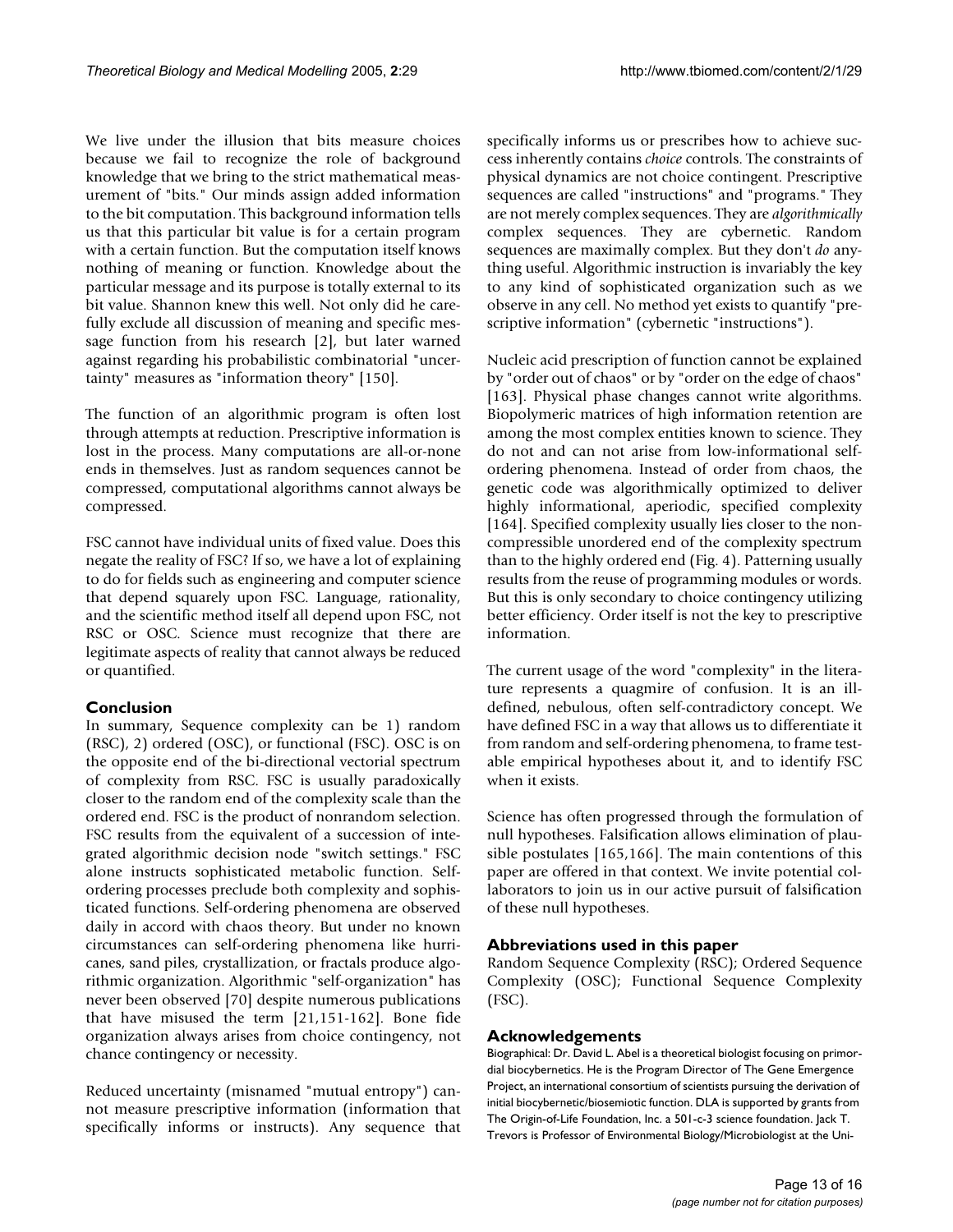versity of Guelph. Professor Trevors is also an editor for the The Journal of Microbiological Methods, editor-in-chief of Water, Air and Soil Pollution and a Fellow of the American Academy of Microbiology. JTT is supported by an NSERC (Canada) Discovery Grant.

#### **References**

- 1. Shannon CE, Weaver W: **The Mathematical Theory of Communication.** Urbana, IL , University of Illinois Press; 1949.
- 2. Shannon C: **Part I and II: A mathematical theory of communication.** *The Bell System Technical Journal* 1948, **XXVII(3 July):**379-423.
- 3. Shannon C: **Part III: A mathematical theory of communication.** *The Bell System Technical Journal* 1948, **XXVII(3 July):**623-656.
- 4. Kolmogorov AN: **Three approaches to the definition of the concept "quantity of information".** *Problems Inform Transmission* 1965, **1:**1-7.
- 5. Li M, Vitanyi P: **An Introduction to Kolmogorov Complexity and Its Applications.** In *Graduate Texts in Computer Science* 2nd edition. Edited by: Gries DSFB. New York , Springer-Verlag; 1997:637.
- 6. Chaitin GJ: **Algorithmic information theory.** *IBM Journal of Research and Development* 1977, **21:**350-359.
- 7. Chaitin GJ: **Computational complexity and Godel's incompleteness theorem and To a mathematical definition of life.** In *Monographs in computer science and computer applications, no 3/70* [Rio de Janeiro, , Centro Tâecnico Cientâifico, Pontifâicia Universidade Catâolica do Rio de Janeiro; 1970:10, 12 l..
- 8. Chaitin GJ: **On the length of programs for computing finite binary sequences.** *J ACM* 1966, **13:**547.
- 9. Hamming RW: **Coding and Information Theory.** Englewood Cliffs, N.J. , Prentice Hall; 1986.
- 10. MacKay DM: **Information, Mechanism and Meaning.** Cambridge, MA , M.I.T. Press; 1969.
- 11. Badii R, Politi A: **Complexity : hierarchical structures and scaling in physics.** In *Cambridge nonlinear science series ; 6* Cambridge ; New York , Cambridge University Press; 1997:xiii, 318 p..
- 12. Adami C, Ofria C, Collier TC: **[Evolution of biological complex](http://www.ncbi.nlm.nih.gov/entrez/query.fcgi?cmd=Retrieve&db=PubMed&dopt=Abstract&list_uids=10781045)[ity.](http://www.ncbi.nlm.nih.gov/entrez/query.fcgi?cmd=Retrieve&db=PubMed&dopt=Abstract&list_uids=10781045)** *Proc Natl Acad Sci U S A* 2000, **97(9):**4463-4468.
- 13. Adami C, Cerf NJ: **Physical complexity of symbolic sequences.** *Physica D* 2000, **137:**62-69.
- 14. Adami C: **[What is complexity?](http://www.ncbi.nlm.nih.gov/entrez/query.fcgi?cmd=Retrieve&db=PubMed&dopt=Abstract&list_uids=12447974)** *Bioessays* 2002, **24(12):**1085-1094.
- 15. Allison L, Stern L, Edgoose T, Dix TI: **[Sequence complexity for](http://www.ncbi.nlm.nih.gov/entrez/query.fcgi?cmd=Retrieve&db=PubMed&dopt=Abstract&list_uids=10642879) [biological sequence analysis.](http://www.ncbi.nlm.nih.gov/entrez/query.fcgi?cmd=Retrieve&db=PubMed&dopt=Abstract&list_uids=10642879)** *Comput Chem* 2000, **24(1):**43-55.
- 16. Bennett DH: **Logical depth and physical complexity.** In *The Universal Turing Machine: a Half-Century Survey* Edited by: Herken R. Oxford , Oxford University Pres; 1988.
- 17. Bennett CH: **How to define complexity in physics, and why.** *Complexity, Entropy and the Physics of Information, SFI studies in the Sciences of Complexity* 1990, **8:**137-148.
- 18. Dewey TG: **[Algorithmic complexity of a protein.](http://www.ncbi.nlm.nih.gov/entrez/query.fcgi?cmd=Retrieve&db=PubMed&dopt=Abstract&list_uids=9965170)** *Physical Review E Statistical Physics, Plasmas, Fluids, and Related Interdisciplinary Topics* 1996, **54(1):**R39-R41..
- 19. Gell-Mann M: **What is complexity?** *Complexity* 1995, **1:**16-19.
- 20. Gell-Mann M, Lloyd S: **Information measures, effective complexity, and total information.** *Complexity* 1996, **2(1):**44-52.
- 21. Kauffman S: **At Home in the Universe: The Search for the Laws of Self-Organization and Complexity.** New York , Oxford University Press; 1995:320.
- 22. Konopka AK, Owens J: **[Complexity charts can be used to map](http://www.ncbi.nlm.nih.gov/entrez/query.fcgi?cmd=Retrieve&db=PubMed&dopt=Abstract&list_uids=2328140) [functional domains in DNA.](http://www.ncbi.nlm.nih.gov/entrez/query.fcgi?cmd=Retrieve&db=PubMed&dopt=Abstract&list_uids=2328140)** *Genet Anal Tech Appl* 1990, **7(2):**35-38.
- 23. Konopka AK: **Sequences and Codes: Fundamentals of Biomolecular Cryptology.** In *Biocomputing: Informatics and Genome Projects* Edited by: Smith D. San Diego , Academic Press; 1994:119-174.
- 24. Konopka AK: **Sequence complexity and composition.** In *Nature Encyclopedia of the Human Genome Vol 5* Edited by: Cooper DN. London , Nature Publishing Group Reference; 2003:217-224.
- 25. Lempel A, Ziv J: **On the complexity of finite sequences.** *IEEE Trans Inform Theory* 1976, **22:**75.
- 26. Lenski RE, Ofria C, Collier TC, Adami C: **[Genome complexity,](http://www.ncbi.nlm.nih.gov/entrez/query.fcgi?cmd=Retrieve&db=PubMed&dopt=Abstract&list_uids=10458160) [robustness and genetic interactions in digital organisms.](http://www.ncbi.nlm.nih.gov/entrez/query.fcgi?cmd=Retrieve&db=PubMed&dopt=Abstract&list_uids=10458160)** *Nature* 1999, **400(6745):**661-664.
- 27. Nicolaou KC: **Creating complexity the beauty and logic of synthesis.** *Chem Commun* 2003, **6:**661 -6664.
- 28. Ricard J: **What do we mean by biological complexity?** *C R Biol* 2003, **Feb;326(2):**133-140.
- 29. Weng G, Bhalla US, Iyengar R: **[Complexity in biological signaling](http://www.ncbi.nlm.nih.gov/entrez/query.fcgi?cmd=Retrieve&db=PubMed&dopt=Abstract&list_uids=10102825) [systems.](http://www.ncbi.nlm.nih.gov/entrez/query.fcgi?cmd=Retrieve&db=PubMed&dopt=Abstract&list_uids=10102825)** *Science* 1999, **284(5411):**92-96.
- 30. Zurek WH: **Thermodynamic cost of computation, algorithmic complexity, and the information metric.** *Nature* 1989, **341:**119-124.
- 31. Pincus SM: **[Irregularity and asynchrony in biologic network](http://www.ncbi.nlm.nih.gov/entrez/query.fcgi?cmd=Retrieve&db=PubMed&dopt=Abstract&list_uids=10909056) [signals.](http://www.ncbi.nlm.nih.gov/entrez/query.fcgi?cmd=Retrieve&db=PubMed&dopt=Abstract&list_uids=10909056)** *Methods Enzymol* 2000, **321:**149-182.
- 32. Conrad M: **[Unity of measurement and motion.](http://www.ncbi.nlm.nih.gov/entrez/query.fcgi?cmd=Retrieve&db=PubMed&dopt=Abstract&list_uids=11325501)** *Biosystems* 2001, **60:**23-38.
- 33. Rosen R: **Essays On Life Itself.** New York , Columbia University Press; 2000.
- 34. Rosen R: **Life Itself.** New York , Columbia University Press; 1991.
- 35. Mikulecky DC: **The emergence of complexity: science coming of age or science growing old?** *Computers Chem* 2001, **25:**341-348.
- 36. Mikulecky DC: **[Network thermodynamics and complexity: a](http://www.ncbi.nlm.nih.gov/entrez/query.fcgi?cmd=Retrieve&db=PubMed&dopt=Abstract&list_uids=11459352) [transition to relational systems theory.](http://www.ncbi.nlm.nih.gov/entrez/query.fcgi?cmd=Retrieve&db=PubMed&dopt=Abstract&list_uids=11459352)** *Comput Chem* 2001, **25(4):**369-391.
- 37. Lewontin R: **The Triple Helix: Gene, Organism and Environment.** Cambridge, MA , Harvard University Press; 2000.
- 38. Lewontin RC: **Evolution as engineering.** In *Integrative Approaches to Molecular Biology* Edited by: Collado-Vides J, Smith T, Magasanik B. Cambridge, MA , MIT Press; 1996.
- 39. Gordon R: **Evolution Escapes Rugged Fitness Landscapes by Gene or Genome Doubling: the Blessing of Higher Dimensionality.** *Computers Chem* 1994, **18:**325 -3332.
- 40. Konopka AK: **[Grand metaphors of biology in the genome era.](http://www.ncbi.nlm.nih.gov/entrez/query.fcgi?cmd=Retrieve&db=PubMed&dopt=Abstract&list_uids=12144170)** *Computers & Chemistry* 2002, **26:**397-401.
- 41. Bar-Hillel Y, Carnap R: **Semantic Information.** *British Journal for the Philosophy of Science* 1953, **4:**147-157.
- 42. Mayr E: **This Is Biology: The Science of the Living World.** Cambridge, MA , Harvard University Press; 1997.
- 43. Bell GI: **Evolution of simple sequence repeats.** *Computers Chem* 1996, **20:**41 -448.
- 44. Reidys C, Stadler PF: **Bio-molecular shapes and algebraic structures.** *Computers Chem* 1996, **20:**85 -894.
- 45. Conrad M: **[Origin of life and the underlying physics of the uni](http://www.ncbi.nlm.nih.gov/entrez/query.fcgi?cmd=Retrieve&db=PubMed&dopt=Abstract&list_uids=9184763)[verse.](http://www.ncbi.nlm.nih.gov/entrez/query.fcgi?cmd=Retrieve&db=PubMed&dopt=Abstract&list_uids=9184763)** *Biosystems* 1997, **42(2-3):**177-190.
- 46. Yockey HP: **[An application of information theory to the Cen](http://www.ncbi.nlm.nih.gov/entrez/query.fcgi?cmd=Retrieve&db=PubMed&dopt=Abstract&list_uids=4423458)[tral Dogma and the Sequence Hypothesis.](http://www.ncbi.nlm.nih.gov/entrez/query.fcgi?cmd=Retrieve&db=PubMed&dopt=Abstract&list_uids=4423458)** *J Theor Biol* 1974, **46(2):**369-406.
- 47. Yockey HP: **Information Theory and Molecular Biology.** Cambridge , Cambridge University Press; 1992:408.
- 48. Yockey HP: **Information theory, evolution and the origin of life.** *Information Sciences* 2002, **141:**219-225.
- 49. Yockey HP: **[Origin of life on earth and Shannon's theory of](http://www.ncbi.nlm.nih.gov/entrez/query.fcgi?cmd=Retrieve&db=PubMed&dopt=Abstract&list_uids=10642883) [communication.](http://www.ncbi.nlm.nih.gov/entrez/query.fcgi?cmd=Retrieve&db=PubMed&dopt=Abstract&list_uids=10642883)** *Comput Chem* 2000, **24(1):**105-123.
- 50. Maeshiro T, Kimura M: **[The role of robustness and changeabil](http://www.ncbi.nlm.nih.gov/entrez/query.fcgi?cmd=Retrieve&db=PubMed&dopt=Abstract&list_uids=9560233)[ity on the origin and evolution of genetic codes.](http://www.ncbi.nlm.nih.gov/entrez/query.fcgi?cmd=Retrieve&db=PubMed&dopt=Abstract&list_uids=9560233)** *PNAS* 1998, **95(9):**5088-5093.
- 51. Snyder L, Champness W: **Molecular Genetics of Bacteria.** Washington, DC, USA , ASM Press; 1997.
- 52. Lazcano A, Miller SL: **[The origin and early evolution of life:](http://www.ncbi.nlm.nih.gov/entrez/query.fcgi?cmd=Retrieve&db=PubMed&dopt=Abstract&list_uids=8681375) [prebiotic chemistry, the pre-RNA world, and time.](http://www.ncbi.nlm.nih.gov/entrez/query.fcgi?cmd=Retrieve&db=PubMed&dopt=Abstract&list_uids=8681375)** *Cell* 1996, **85(6):**793-798.
- 53. Kolb VM, Dworkin JP, Miller SL: **[Alternative bases in the RNA](http://www.ncbi.nlm.nih.gov/entrez/query.fcgi?cmd=Retrieve&db=PubMed&dopt=Abstract&list_uids=11539446) [world: the prebiotic synthesis of urazole and its ribosides.](http://www.ncbi.nlm.nih.gov/entrez/query.fcgi?cmd=Retrieve&db=PubMed&dopt=Abstract&list_uids=11539446)** *J Mol Evol* 1994, **38:**549-557.
- 54. Dworkin JP, Lazcano A, Miller SL: **[The roads to and from the](http://www.ncbi.nlm.nih.gov/entrez/query.fcgi?cmd=Retrieve&db=PubMed&dopt=Abstract&list_uids=12699739) [RNA world.](http://www.ncbi.nlm.nih.gov/entrez/query.fcgi?cmd=Retrieve&db=PubMed&dopt=Abstract&list_uids=12699739)** *J Theor Biol* 2003, **222(1):**127-134.
- 55. Gesteland RF, Cech TR, Atkins JF: **The RNA World.** 2nd edition. Cold Spring Harbor , Cold Spring Harbor Laboratory Press; 1999.
- 56. Monnard PA, Deamer DW: **[Preparation of vesicles from non](http://www.ncbi.nlm.nih.gov/entrez/query.fcgi?cmd=Retrieve&db=PubMed&dopt=Abstract&list_uids=14610811)[phospholipid amphiphiles.](http://www.ncbi.nlm.nih.gov/entrez/query.fcgi?cmd=Retrieve&db=PubMed&dopt=Abstract&list_uids=14610811)** *Methods Enzymol* 2003, **372:**133-151.
- 57. Kozlov IA, Zielinski M, Allart B, Kerremans L, Van Aerschot A, Busson R, Herdewijn P, Orgel LE: **[Nonenzymatic template-directed](http://www.ncbi.nlm.nih.gov/entrez/query.fcgi?cmd=Retrieve&db=PubMed&dopt=Abstract&list_uids=10747399) [reactions on altritol oligomers, preorganized analogues of](http://www.ncbi.nlm.nih.gov/entrez/query.fcgi?cmd=Retrieve&db=PubMed&dopt=Abstract&list_uids=10747399) [oligonucleotides.](http://www.ncbi.nlm.nih.gov/entrez/query.fcgi?cmd=Retrieve&db=PubMed&dopt=Abstract&list_uids=10747399)** *Chemistry* 2000, **6(1):**151-155.
- 58. Rocha LM: **[Evolution with material symbol systems.](http://www.ncbi.nlm.nih.gov/entrez/query.fcgi?cmd=Retrieve&db=PubMed&dopt=Abstract&list_uids=11325506)** *Biosystems* 2001, **60:**95-121.
- 59. Monnard PA, Kanavarioti A, Deamer DW: **[Eutectic phase polym](http://www.ncbi.nlm.nih.gov/entrez/query.fcgi?cmd=Retrieve&db=PubMed&dopt=Abstract&list_uids=14599212)[erization of activated ribonucleotide mixtures yields quasi](http://www.ncbi.nlm.nih.gov/entrez/query.fcgi?cmd=Retrieve&db=PubMed&dopt=Abstract&list_uids=14599212)equimolar incorporation of purine and pyrimidine nucleo[bases.](http://www.ncbi.nlm.nih.gov/entrez/query.fcgi?cmd=Retrieve&db=PubMed&dopt=Abstract&list_uids=14599212)** *J Am Chem Soc* 2003, **125(45):**13734-13740.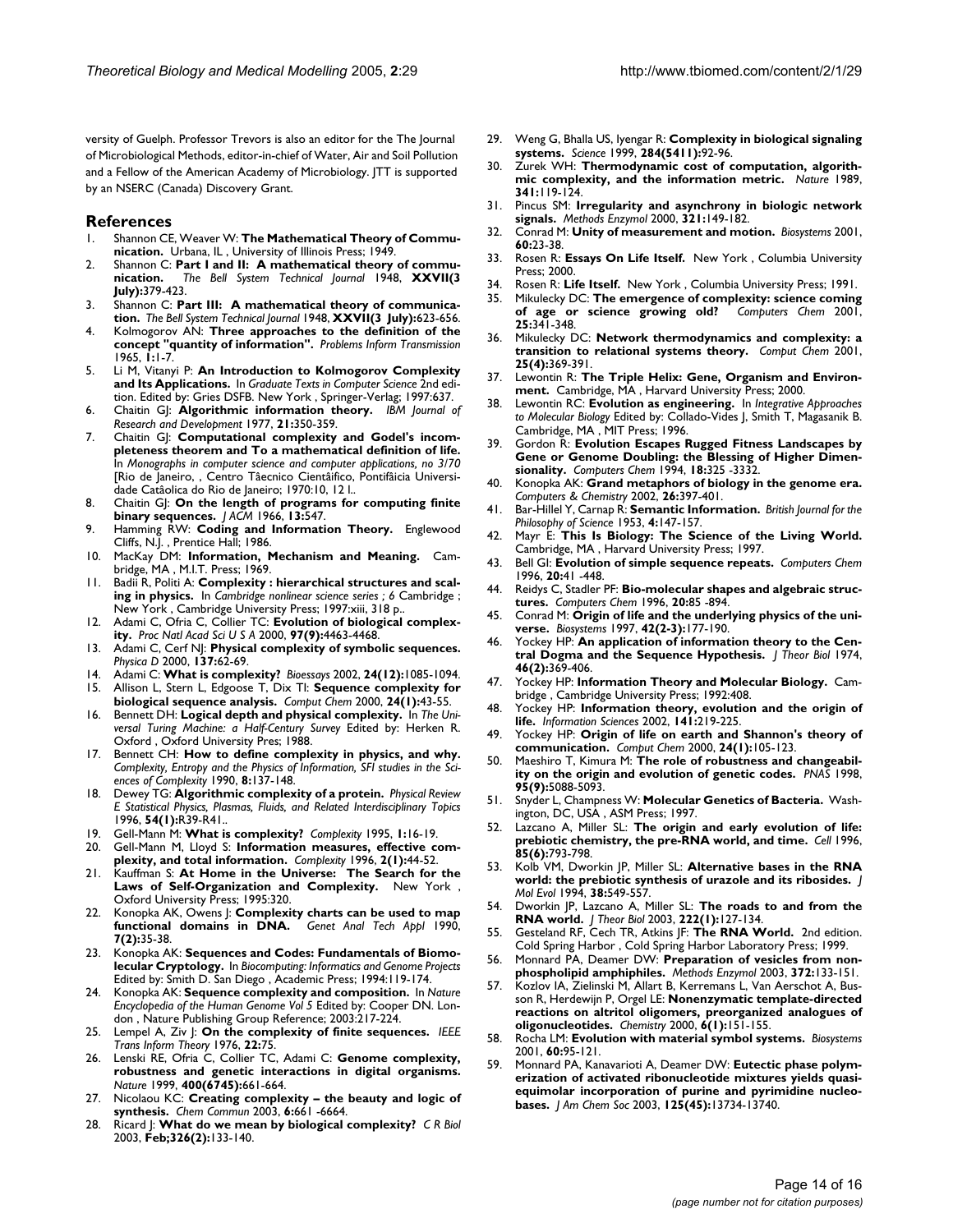- 60. Huang W, Ferris JP: **[Synthesis of 35-40 mers of RNA oligomers](http://www.ncbi.nlm.nih.gov/entrez/query.fcgi?cmd=Retrieve&db=PubMed&dopt=Abstract&list_uids=12841290) [from unblocked monomers. A simple approach to the RNA](http://www.ncbi.nlm.nih.gov/entrez/query.fcgi?cmd=Retrieve&db=PubMed&dopt=Abstract&list_uids=12841290) [world.](http://www.ncbi.nlm.nih.gov/entrez/query.fcgi?cmd=Retrieve&db=PubMed&dopt=Abstract&list_uids=12841290)** *Chem Commun (Camb)* 2003, **12:**1458-1459.
- 61. Shapiro R: **Comments on `Concentration by Evaporation and the Prebiotic Synthesis of Cytosine'.** *Origins Life Evol Biosph* 2002, **32(3):**275-278.
- 62. Shapiro R: **[Prebiotic cytosine synthesis: a critical analysis and](http://www.ncbi.nlm.nih.gov/entrez/query.fcgi?cmd=Retrieve&db=PubMed&dopt=Abstract&list_uids=10200273) [implications for the origin of life.](http://www.ncbi.nlm.nih.gov/entrez/query.fcgi?cmd=Retrieve&db=PubMed&dopt=Abstract&list_uids=10200273)** *Proc Natl Acad Sci U S A* 1999, **96(8):**4396-4401.
- 63. Devlin K: **Logic and Information.** New York , Cambridge University Press; 1991.
- Barwise J, Perry J: Situations and Attitudes. Cambridge, Ma, MIT Press; 1983.
- 65. Floridi L: **Information.** In *The Blackwell Guide to the Philosophy of Computing and Information* Edited by: Floridi L. Oxford , Blackwell; 2003.
- 66. Floridi L: **Open problems in the philosphy of information.** *Metaphilosophy* 2003, **In Press:**.
- 67. Dretske F: **Knowledge and the Flow of Information.** Cambridge, Mass , MIT Press; 1981.
- 68. Abel DL: **What is Life?** 1997 [[http://www.lifeorigin.info\]](http://www.lifeorigin.info). (under Definitions); (Last accessed July 2005)
- 69. Abel DL: **Is Life Reducible to Complexity?** In *Workshop on Life: a satellite meeting before the Millenial World Meeting of University Professors; Modena, Italy* Edited by: Palyi G, Caglioti L, Zucchi C. University of Modena and Reggio emilia; 2000:3-4.
- 70. Abel DL: **Is Life Reducible to Complexity?: Modena, Italy.** In *Fundamentals of Life* Edited by: Palyi G, Caglioti L, Zucchi C. Paris: Elsevier; 2002:57-72.
- 71. Trevors JT, Abel DL: **[Chance and necessity do not explain the](http://www.ncbi.nlm.nih.gov/entrez/query.fcgi?cmd=Retrieve&db=PubMed&dopt=Abstract&list_uids=15563395) [origin of life.](http://www.ncbi.nlm.nih.gov/entrez/query.fcgi?cmd=Retrieve&db=PubMed&dopt=Abstract&list_uids=15563395)** *Cell Biology International* 2004, **28:**729-739.
- 72. Pattee HH: **Physical problems with heredity and evolution.** In *Towards a Theoretical Biology 2* Edited by: Waddington CH. Edinburgh , Edinburgh University Press; 1969.
- 73. Pattee HH: **The physics of symbols and the evolution of semiotic controls.** In *Proc Workshop on Control Mechanisms for Complex* Systems Edited by: Coombs M. www.ssie.binghamton.edu/pattee/semiotic.html.
- 74. Pattee HH: **How does a molecule become a message?** In *Communication in Development; Twenty-eighth Symposium of the Society of Developmental Biololgy* Edited by: Lang A. New York , Academic Press; 1969:1-16.
- 75. Pattee HH: **[The physics of symbols: bridging the epistemic cut.](http://www.ncbi.nlm.nih.gov/entrez/query.fcgi?cmd=Retrieve&db=PubMed&dopt=Abstract&list_uids=11325500)** *Biosystems* 2001, **60(1-3):**5-21.
- 76. Hoffmeyer J: **[Code-duality and the epistemic cut.](http://www.ncbi.nlm.nih.gov/entrez/query.fcgi?cmd=Retrieve&db=PubMed&dopt=Abstract&list_uids=10818569)** *Ann N Y Acad Sci* 2000, **901:**175-186.
- 77. Pattee HH: **[The complementarity principle and the origin of](http://www.ncbi.nlm.nih.gov/entrez/query.fcgi?cmd=Retrieve&db=PubMed&dopt=Abstract&list_uids=497371) [macromolecular information.](http://www.ncbi.nlm.nih.gov/entrez/query.fcgi?cmd=Retrieve&db=PubMed&dopt=Abstract&list_uids=497371)** *Biosystems* 1979, **11(2- 3):**217-226.
- 78. Pattee HH: **[Complementarity vs. reduction as explanation of](http://www.ncbi.nlm.nih.gov/entrez/query.fcgi?cmd=Retrieve&db=PubMed&dopt=Abstract&list_uids=443402) [biological complexity.](http://www.ncbi.nlm.nih.gov/entrez/query.fcgi?cmd=Retrieve&db=PubMed&dopt=Abstract&list_uids=443402)** *Am J Physiol* 1979, **236(5):**R241-6.
- 79. Pattee HH: **The complementarity principle in biological and social structures.** *Journal of Social and Biological Structure* 1978, **1:**191-200.
- 80. Pattee HH: **Dynamic and linguistic modes of complex systems.** *Int J General Systems* 1977, **3:**259-266.
- 81. Walter DO: **Invited comments on Pattee's reduction to complementarity.** *Am J Physiol 236:* 1979, **236:** R247-8.
- 82. Vaneechoutte M: **[The scientific origin of life. Considerations on](http://www.ncbi.nlm.nih.gov/entrez/query.fcgi?cmd=Retrieve&db=PubMed&dopt=Abstract&list_uids=10818565) [the evolution of information, leading to an alternative pro](http://www.ncbi.nlm.nih.gov/entrez/query.fcgi?cmd=Retrieve&db=PubMed&dopt=Abstract&list_uids=10818565)posal for explaining the origin of the cell, a semantically [closed system.](http://www.ncbi.nlm.nih.gov/entrez/query.fcgi?cmd=Retrieve&db=PubMed&dopt=Abstract&list_uids=10818565)** *Ann N Y Acad Sci* 2000, **901:**139-147.
- 83. Pattee HH: **Cell psychology: an evolutionary approach to the symbol-matter problem.** *Cognition and Brain Theory* 1982, **5:**325-341.
- 84. Pattee HH: **Evolving Self-Reference: Matter, Symbols, and Semantic Closure.** *Communication and Cognition-Artificial Intelligence* 1995, **12:**9-28.
- 85. Umerez J: Semantic Closure: a guiding notion to ground Arti**ficial Life.** In *Advances in Artifiical Life* Edited by: Moran F, Moreno JJ, Chacon P. Berlin , Springer-Verlag; 1995:77-94.
- Pattee HH: Laws and constraints, symbols and languages. In *Towards a Theoretical Biology Volume 4*. Edited by: Waddington CH. Edinburgh , University of Edinburgh Press; 1972:248-258.
- 87. Pattee HH: **Physical problems of the origin of natural controls.** In *Biogenesis, Evolution, and Homeostasis* Edited by: Locker A. Heidelberg , Springer-Verlag; 1973:41-49.
- 88. Pattee HH: **Artificial Life Needs a Real Epistemology: Granada, Spain.** ; 1995:1.
- 89. Pattee HH: **Irreducible and complementary semiotic forms.** *Semiotica* 2001, **134:**341-358.
- 90. Chaitin GJ: Algorithmic Information Theory. Revised Second Printing edition. Cambridge , Cambridge University Press; 1988.
- 91. Chaitin GJ: **Information, Randomness and Incompleteness.** Singapore , World Scientific; 1987.
- 92. Yockey HP: **[A calculation of the probability of spontaneous](http://www.ncbi.nlm.nih.gov/entrez/query.fcgi?cmd=Retrieve&db=PubMed&dopt=Abstract&list_uids=198618) [biogenesis by information theory.](http://www.ncbi.nlm.nih.gov/entrez/query.fcgi?cmd=Retrieve&db=PubMed&dopt=Abstract&list_uids=198618)** *J Theor Biol* 1977, **67(3):**377-398.
- 93. Yockey HP: **Information theory, evolution, and the origin of life.** In *Fundamentals of Life* Edited by: Palyi G, Zucchi C, Caglioti L. Paris , Elsevier; 2002:335-348.
- 94. Yockey HP: **Informatics, Information Theory, and the Origin of Life: Duke University; Research Triangle Park.** ; 2002.
- 95. Yockey HP: **[Self organization origin of life scenarios and infor](http://www.ncbi.nlm.nih.gov/entrez/query.fcgi?cmd=Retrieve&db=PubMed&dopt=Abstract&list_uids=7300380)[mation theory.](http://www.ncbi.nlm.nih.gov/entrez/query.fcgi?cmd=Retrieve&db=PubMed&dopt=Abstract&list_uids=7300380)** *J Theor Biol* 1981, **91(1):**13-31.
- 96. Yockey HP: **[Can the central dogma be derived from informa](http://www.ncbi.nlm.nih.gov/entrez/query.fcgi?cmd=Retrieve&db=PubMed&dopt=Abstract&list_uids=713565)[tion theory?](http://www.ncbi.nlm.nih.gov/entrez/query.fcgi?cmd=Retrieve&db=PubMed&dopt=Abstract&list_uids=713565)** *J Theor Biol* 1978, **74(1):**149-152.
- 97. Ferris JP, Hill ARJ, Liu R, Orgel LE: **[Synthesis of long prebiotic oli](http://www.ncbi.nlm.nih.gov/entrez/query.fcgi?cmd=Retrieve&db=PubMed&dopt=Abstract&list_uids=8609988)[gomers on mineral surfaces.](http://www.ncbi.nlm.nih.gov/entrez/query.fcgi?cmd=Retrieve&db=PubMed&dopt=Abstract&list_uids=8609988)** *Nature* 1996, **381(6577):**59-61.
- 98. Joyce GF, Orgel LE: **Prospects for understanding the origin of the RNA World.** In *The RNA World* Second edition. Edited by: Gesteland RF, Cech TR, Atkins JF. Cold Spring Harbor, NY , Cold Spring Harbor Laboratory Press; 1999:49-78.
- 99. Adami C: **Introduction to Artificial Life.** New York , Springer/ Telos; 1998:374.
- 100. Schneider TD: **[Theory of molecular machines. I. Channel](http://www.ncbi.nlm.nih.gov/entrez/query.fcgi?cmd=Retrieve&db=PubMed&dopt=Abstract&list_uids=2016886) [capacity of molecular machines.](http://www.ncbi.nlm.nih.gov/entrez/query.fcgi?cmd=Retrieve&db=PubMed&dopt=Abstract&list_uids=2016886) 148(1):**83-123.
- 101. Schneider TD: **[Theory of molecular machines. II. Energy dissi](http://www.ncbi.nlm.nih.gov/entrez/query.fcgi?cmd=Retrieve&db=PubMed&dopt=Abstract&list_uids=2016881)[pation from molecular machines.](http://www.ncbi.nlm.nih.gov/entrez/query.fcgi?cmd=Retrieve&db=PubMed&dopt=Abstract&list_uids=2016881)** *J Theor Biol* 1991, **148(1):**125-137.
- 102. Schneider TD: **[Information content of individual genetic](http://www.ncbi.nlm.nih.gov/entrez/query.fcgi?cmd=Retrieve&db=PubMed&dopt=Abstract&list_uids=9446751) [sequences.](http://www.ncbi.nlm.nih.gov/entrez/query.fcgi?cmd=Retrieve&db=PubMed&dopt=Abstract&list_uids=9446751)** *J Theor Biol* 1997, **189(4):**427-441.
- 103. Schneider TD: **[Measuring molecular information.](http://www.ncbi.nlm.nih.gov/entrez/query.fcgi?cmd=Retrieve&db=PubMed&dopt=Abstract&list_uids=10534438)** *J Theor Biol* 1999, **201(1):**87-92.
- 104. Schneider TD: **[Evolution of biological information.](http://www.ncbi.nlm.nih.gov/entrez/query.fcgi?cmd=Retrieve&db=PubMed&dopt=Abstract&list_uids=10908337)** *Nucleic Acids Res* 2000, **28(14):**2794-2799.
- 105. Ferris JP, Huang CH, Hagan WJJ: **[Montmorillonite: a multifunc](http://www.ncbi.nlm.nih.gov/entrez/query.fcgi?cmd=Retrieve&db=PubMed&dopt=Abstract&list_uids=3368214)[tional mineral catalyst for the prebiological formation of](http://www.ncbi.nlm.nih.gov/entrez/query.fcgi?cmd=Retrieve&db=PubMed&dopt=Abstract&list_uids=3368214) [phosphate esters.](http://www.ncbi.nlm.nih.gov/entrez/query.fcgi?cmd=Retrieve&db=PubMed&dopt=Abstract&list_uids=3368214)** *Orig Life Evol Biosph* 1988, **18(1-2):**121-133.
- 106. Ferris JP, Ertem G: **[Oligomerization of ribonucleotides on](http://www.ncbi.nlm.nih.gov/entrez/query.fcgi?cmd=Retrieve&db=PubMed&dopt=Abstract&list_uids=1529338) [montmorillonite: reaction of the 5'-phosphorimidazolide of](http://www.ncbi.nlm.nih.gov/entrez/query.fcgi?cmd=Retrieve&db=PubMed&dopt=Abstract&list_uids=1529338) [adenosine.](http://www.ncbi.nlm.nih.gov/entrez/query.fcgi?cmd=Retrieve&db=PubMed&dopt=Abstract&list_uids=1529338)** *Science* 1992, **257(5075):**1387-1389.
- 107. Ferris JP: **[Catalysis and prebiotic RNA synthesis.](http://www.ncbi.nlm.nih.gov/entrez/query.fcgi?cmd=Retrieve&db=PubMed&dopt=Abstract&list_uids=7509475)** *Orig Life Evol Biosph* 1993, **23(5-6):**307-315.
- 108. Miyakawa S, Ferris JP: **[Sequence- and regioselectivity in the](http://www.ncbi.nlm.nih.gov/entrez/query.fcgi?cmd=Retrieve&db=PubMed&dopt=Abstract&list_uids=12837090) [montmorillonite-catalyzed synthesis of RNA.](http://www.ncbi.nlm.nih.gov/entrez/query.fcgi?cmd=Retrieve&db=PubMed&dopt=Abstract&list_uids=12837090)** *J Am Chem Soc* 2003, **125(27):**8202-8208.
- 109. Gilbert W: **Origin of life -- the RNA World.** *Nature* 1986, **319:**618.
- 110. Cairns-Smith AG: **Seven Clues to the Origin of Life.** Canto edition. Cambridge , Cambridge University Press; 1990:130.
- 111. Cairns-Smith AG: **[The origin of life and the nature of the prim](http://www.ncbi.nlm.nih.gov/entrez/query.fcgi?cmd=Retrieve&db=PubMed&dopt=Abstract&list_uids=5964688)[itive gene.](http://www.ncbi.nlm.nih.gov/entrez/query.fcgi?cmd=Retrieve&db=PubMed&dopt=Abstract&list_uids=5964688)** *J Theor Biol* 1966, **10(1):**53-88.
- 112. Cairns-Smith AG: **[Takeover mechanisms and early biochemi](http://www.ncbi.nlm.nih.gov/entrez/query.fcgi?cmd=Retrieve&db=PubMed&dopt=Abstract&list_uids=907803)[cal evolution.](http://www.ncbi.nlm.nih.gov/entrez/query.fcgi?cmd=Retrieve&db=PubMed&dopt=Abstract&list_uids=907803)** *Biosystems* 1977, **9(2-3):**105-109.
- 113. Cairns-Smith AG, Walker GL: **[Primitive metabolism.](http://www.ncbi.nlm.nih.gov/entrez/query.fcgi?cmd=Retrieve&db=PubMed&dopt=Abstract&list_uids=4407424)** *Curr Mod Biol* 1974, **5(4):**173-186.
- 114. Segre D, Ben-Eli D, Lancet D: **[Compositional genomes: prebiotic](http://www.ncbi.nlm.nih.gov/entrez/query.fcgi?cmd=Retrieve&db=PubMed&dopt=Abstract&list_uids=10760281) [information transfer in mutually catalytic noncovalent](http://www.ncbi.nlm.nih.gov/entrez/query.fcgi?cmd=Retrieve&db=PubMed&dopt=Abstract&list_uids=10760281) [assemblies.](http://www.ncbi.nlm.nih.gov/entrez/query.fcgi?cmd=Retrieve&db=PubMed&dopt=Abstract&list_uids=10760281)** *Proc Natl Acad Sci U S A* 2000, **97(8):**4112-4117.
- 115. Segre D, Lancet D, Kedem O, Pilpel Y: **Graded autocatalysis replication domain (GARD): kinetic analysis of self-replication in mutually catalytic sets.** *Orig Life Evol Biosph* 1998, **28(4- 6):**501-514.
- 116. Guimaraes RC: **Linguistics of biomolecules and the proteinfirst hypothesis for the origins of cells.** *Journal of Biological Physics* 1994, **20:**193-199.
- 117. Shapiro R: **[A replicator was not involved in the origin of life.](http://www.ncbi.nlm.nih.gov/entrez/query.fcgi?cmd=Retrieve&db=PubMed&dopt=Abstract&list_uids=10868906)** *IUBMB Life* 2000, **49(3):**173-176.